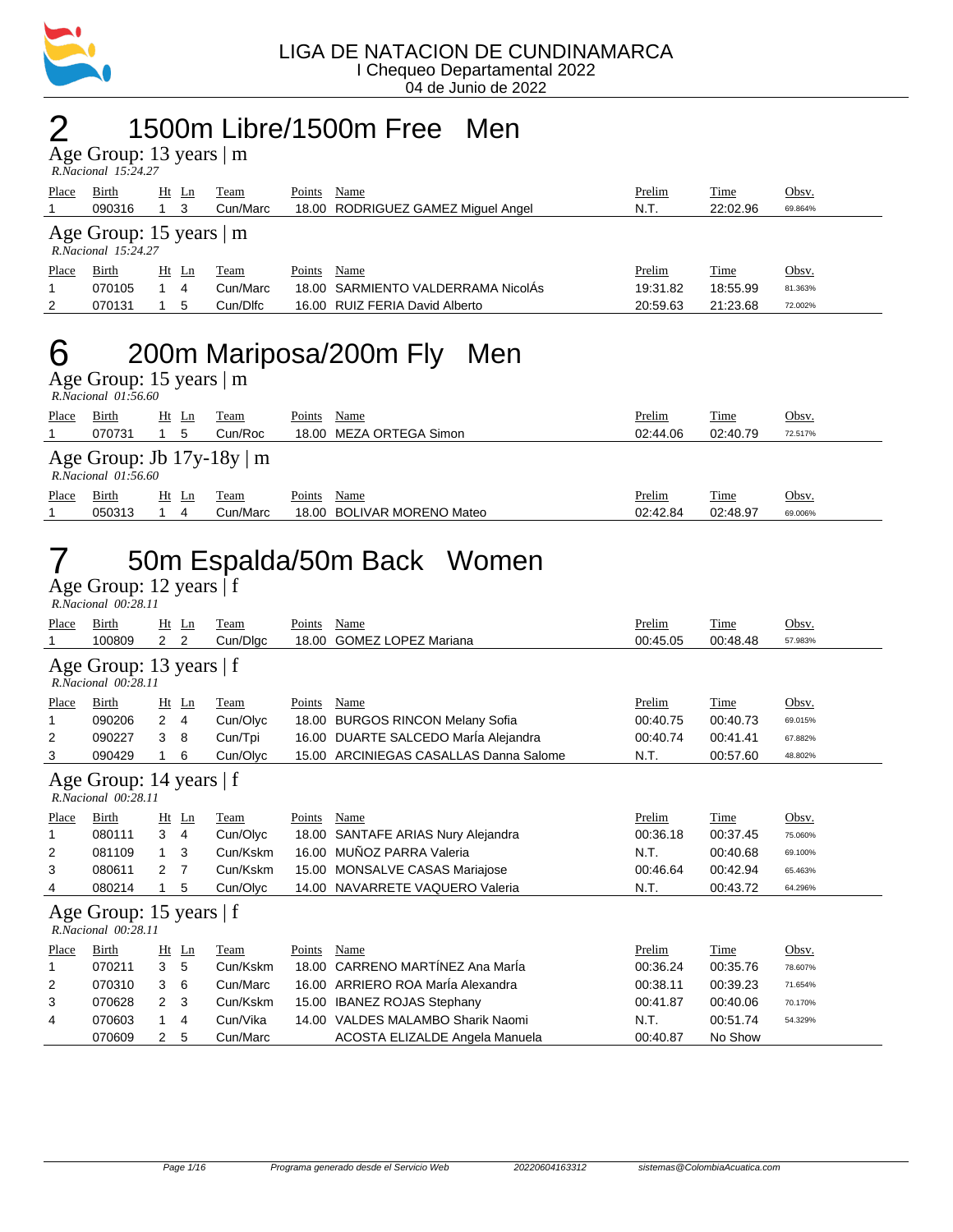

## 7 50m Espalda/50m Back Women

Age Group: Jb 16y-17y | f

| R.Nacional 00:28.11 |  |
|---------------------|--|

| Place          | <b>Birth</b>                             |   | $Ht$ Ln | <b>Team</b> | Points | Name                              | Prelim   | <b>Time</b> | Obsv.   |
|----------------|------------------------------------------|---|---------|-------------|--------|-----------------------------------|----------|-------------|---------|
|                | 060113                                   | 3 | - 3     | Cun/Dlgc    |        | 18.00 LOPEZ VARGAS Luz Angela     | 00:36.33 | 00:35.93    | 78.235% |
| 2              | 060327                                   | 3 |         | Cun/Olyc    |        | 16.00 PARRA ROJAS MarÍa Fernanda  | 00:38.96 | 00:37.83    | 74.306% |
| 3              | 050914                                   | 2 | - 8     | Cun/Ftzc    |        | 15.00 CARO CUESTAS Stefany        | N.T.     | 00:38.92    | 72.225% |
| $\overline{4}$ | 050425                                   | 3 |         | Cun/Marc    |        | 14.00 VALENCIA CUELLAR Valentina  | 00:39.59 | 00:40.12    | 70.065% |
| 5              | 051002                                   | 3 | -2      | Cun/Olyc    |        | 13.00 TRIANA ALONSO Neidy Yojhana | 00:38.70 | 00:40.92    | 68.695% |
| 6              | 050508                                   | 2 | - 6     | Cun/Tpi     |        | 12.00 CHAVEZ MORALES Karen Nicol  | 00:42.36 | 00:40.94    | 68.661% |
|                | $\Lambda$ go Croup: Moyaros $\mathbf{f}$ |   |         |             |        |                                   |          |             |         |

#### Age Group: Mayores | f

|       | R.Nacional 00:28.11 |    |         |                                    |        |          |         |  |  |
|-------|---------------------|----|---------|------------------------------------|--------|----------|---------|--|--|
| Place | Birth               | Ht | Team    | Points<br>Name                     | Prelim | Time     | Obsv.   |  |  |
|       | 030326              |    | Cun/Tpi | 18.00 OSORIO HORMASA Camila Andrea | N.T.   | 00:40.62 | 69.202% |  |  |

## 8 50m Espalda/50m Back Men

|              | R.Nacional 00:25.71                                   |                |                |          |               |                                          |          |             |         |
|--------------|-------------------------------------------------------|----------------|----------------|----------|---------------|------------------------------------------|----------|-------------|---------|
| Place        | Birth                                                 | Ht             | Ln             | Team     | Points        | Name                                     | Prelim   | Time        | Obsv.   |
| 1            | 090911                                                | $\mathbf{1}$   | $\overline{7}$ | Cun/Olyc | 18.00         | <b>CORZO MORENO Andres David</b>         | N.T.     | 00:43.53    | 59.063% |
| 2            | 090227                                                | 2              | 3              | Cun/Dlgc |               | 16.00 MORA VELEZ Lenin Santiago          | 00:43.95 | 00:44.16    | 58.220% |
| 3            | 090202                                                | 1              | 2              | Cun/Kskm |               | 15.00 OROZCO MONTOYA Samuel Leonardo     | N.T.     | 00:46.54    | 55.243% |
|              | Age Group: 14 years   m                               |                |                |          |               |                                          |          |             |         |
|              | R.Nacional 00:25.71                                   |                |                |          |               |                                          |          |             |         |
| Place        | Birth                                                 |                | $Ht$ Ln        | Team     | Points        | Name                                     | Prelim   | Time        | Obsv.   |
| 1            | 080504                                                | 3              | $\overline{7}$ | Cun/Olyc |               | 18.00 PACHON VASQUEZ Julian Santiago     | 00:36.41 | 00:35.72    | 71.976% |
| 2            | 080609                                                | 2              | 4              | Cun/Kskm |               | 16.00 HERNÁNDEZ RAMIREZ Samuel Alejandro | 00:38.39 | 00:37.01    | 69.468% |
| 3            | 080902                                                | 2              | 2              | Cun/Dlgc |               | 15.00 FERNANDEZ MONTERO Owen Jampaul     | 00:48.43 | 00:49.03    | 52.437% |
|              | Age Group: 15 years   m<br>R.Nacional 00:25.71        |                |                |          |               |                                          |          |             |         |
| Place        | Birth                                                 |                | $Ht$ Ln        | Team     | Points        | Name                                     | Prelim   | Time        | Obsv.   |
| 1            | 070105                                                | 3              | 6              | Cun/Marc |               | 18.00 SARMIENTO VALDERRAMA NicolAs       | 00:33.85 | 00:34.77    | 73.943% |
| 2            | 070813                                                | 3              | 2              | Cun/Marc |               | 16.00 GRACIA MORALES David Santiago      | 00:34.81 | 00:35.53    | 72.361% |
| 3            | 070523                                                | 1              | 6              | Cun/Kskm |               | 15.00 AREVALO FIERRO Juan David          | N.T.     | 00:38.64    | 66.537% |
|              | Age Group: 16 years   m<br>R.Nacional 00:25.71        |                |                |          |               |                                          |          |             |         |
| <b>Place</b> | <b>Birth</b>                                          | Ht             | Ln             | Team     | <b>Points</b> | <b>Name</b>                              | Prelim   | <b>Time</b> | Obsv.   |
| 1            | 060708                                                | 3              | 5              | Cun/Kskm |               | 18.00 VALVUENA RAMIREZ Simon Ariel       | 00:33.55 | 00:32.53    | 79.035% |
| 2            | 060309                                                | 2              | 5              | Cun/Tpi  |               | 16.00 ORDUNA ROJAS David Fernando        | 00:39.71 | 00:37.45    | 68.652% |
| 3            | 060628                                                | $\overline{2}$ | 6              | Cun/Vika |               | 15.00 ALVAREZ ORTIZ Emanuel              | 00:46.21 | 00:46.81    | 54.924% |
|              | Age Group: Jb $17y-18y \mid m$<br>R.Nacional 00:25.71 |                |                |          |               |                                          |          |             |         |
| Place        | Birth                                                 |                | Ht Ln          | Team     | Points        | Name                                     | Prelim   | Time        | Obsv.   |
| 1            | 050519                                                | 3              | 3              | Cun/Olyc |               | 18.00 RUEDA GARCÍA Tomas                 | 00:33.66 | 00:34.28    | 75.000% |
| 2            | 050815                                                | 3              | 8              | Cun/Tpi  |               | 16.00 OSPINA MORENO Esteban              | 00:37.08 | 00:36.55    | 70.342% |
| 3            | 050313                                                | $\mathbf{1}$   | 5              | Cun/Marc |               | 15.00 BOLIVAR MORENO Mateo               | N.T.     | 00:38.10    | 67.480% |
| 4            | 041227                                                | 1              | 4              | Cun/Kskm |               | 14.00 D ALEMAN YANES Alejandro           | N.T.     | 00:38.41    | 66.936% |
| 5            | 040418                                                | 3              | 1              | Cun/Marc |               | 13.00 GARCÍA RODRIGUEZ Diego Fernando    | 00:36.82 | 00:39.81    | 64.582% |
| 6            | 050406                                                | 1              | 3              | Cun/Tpi  |               | 12.00 QUINTERO APONTE David Leonardo     | N.T.     | 00:40.24    | 63.892% |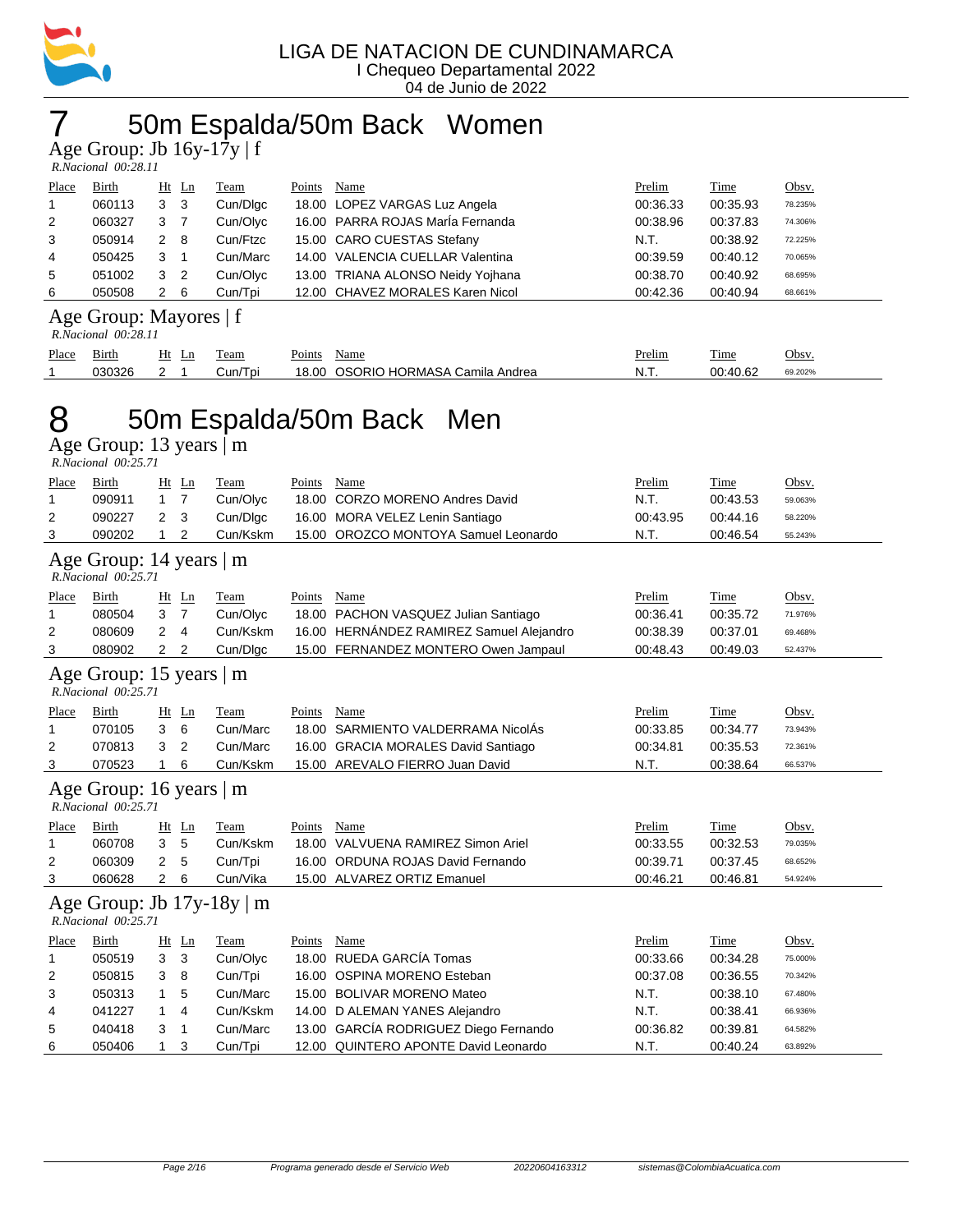

#### 8 50m Espalda/50m Back Men

Age Group: Mayores | m

| R.Nacional 00:25.71 |              |     |         |          |        |                                    |               |          |         |
|---------------------|--------------|-----|---------|----------|--------|------------------------------------|---------------|----------|---------|
| Place               | <b>Birth</b> |     | $Ht$ Ln | Team     | Points | Name                               | <b>Prelim</b> | Time     | Obsv.   |
|                     | 031106       |     | 4       | Cun/Olyc |        | 18.00 LAITON CABREJO AndrEs Felipe | 00:30.03      | 00:31.55 | 81.490% |
| 2                   | 950827       | 2 8 |         | Cun/Kskm |        | 16.00 CARDENAS NIETO Harold Duvan  | N.T.          | 00:43.01 | 59.777% |
| 3                   | 800412       |     |         | Cun/Kskm |        | 15.00 AVENDANO WILCHES Alejandro   | N.T.          | 00:49.59 | 51.845% |
| 4                   | 600509       |     |         | Cun/Kskm |        | 14.00 VALENCIA SALAZAR Victor Hugo | 01:04.91      | 00:54.03 | 47.585% |

#### 9 200m Pecho/200m Breast Women

Age Group: 12 years | f

| R.Nacional 02:33.20 |  |
|---------------------|--|

| Place                                              | Birth<br>100513                                            | Ht<br>Ln<br>2 | Team<br>Cun/Olyc | Points<br>18.00 | Name<br>VILLARRAGA URBINA Isabel Sofia  | Prelim<br>N.T. | Time<br>03:46.12 | Obsv.<br>67.752% |  |
|----------------------------------------------------|------------------------------------------------------------|---------------|------------------|-----------------|-----------------------------------------|----------------|------------------|------------------|--|
|                                                    | Age Group: 14 years   f<br>R. Nacional 02:33.20            |               |                  |                 |                                         |                |                  |                  |  |
| Place                                              | Birth                                                      | $Ht$ Ln       | Team             | Points          | Name                                    | Prelim         | Time             | Obsv.            |  |
|                                                    | 080611                                                     | $1\quad 5$    | Cun/Kskm         | 18.00           | <b>MONSALVE CASAS Mariajose</b>         | 03:28.87       | 03:26.09         | 74.336%          |  |
| $\overline{2}$                                     | 080531                                                     | 3             | Cun/Olyc         |                 | 16.00 ROJAS PIZANO Sara Sofia           | 03:42.43       | 03:30.51         | 72.776%          |  |
|                                                    | Age Group: Jb $16y-17y \mid f$<br>$R. Nacional$ $02:33.20$ |               |                  |                 |                                         |                |                  |                  |  |
| Place                                              | Birth                                                      | $Ht$ Ln       | Team             | Points          | Name                                    | Prelim         | Time             | Obsv.            |  |
|                                                    | 060817                                                     | - 6           | Cun/Dlgc         | 18.00           | <b>BOHORQUEZ SANCHEZ Paula Carolina</b> | 03:50.52       | 03:45.24         | 68.016%          |  |
| Age Group: Mayores   f<br>$R. Nacional$ $02:33.20$ |                                                            |               |                  |                 |                                         |                |                  |                  |  |
| Place                                              | Birth                                                      | $Ht$ Ln       | Team             | Points          | Name                                    | Prelim         | Time             | Obsv.            |  |
|                                                    | 041012                                                     | 4             | Cun/Kskm         | 18.00           | POSADA SORIANO Laura Juliana            | 03:26.05       | 03:20.25         | 76.504%          |  |

## 10 200m Pecho/200m Breast Men

Age Group: 14 years | m  *R.Nacional 02:11.62* 

| Place                                                    | Birth<br>081113 | $Ht$ Ln<br>$2 \quad 6$ | Team<br>Cun/Olvc | Points | Name<br>18.00 LAITON CABREJO Santiago | Prelim<br>03:27.48 | Time<br>03:25.57 | Obsv.<br>64.027% |
|----------------------------------------------------------|-----------------|------------------------|------------------|--------|---------------------------------------|--------------------|------------------|------------------|
| Age Group: 15 years $ m $<br>$R$ Nacional $02.1162$      |                 |                        |                  |        |                                       |                    |                  |                  |
| Place                                                    | Birth           | $Ht$ Ln                | Team             | Points | Name                                  | Prelim             | Time             | Obsv.            |
|                                                          | 070710          | 2 <sub>5</sub>         | Cun/Dlfc         | 18.00  | AVENDAÑO SALAZAR Juan Pablo           | 02:51.86           | 03:03.33         | 71.794%          |
| 2                                                        | 070523          | 3                      | Cun/Kskm         |        | 16.00 AREVALO FIERRO Juan David       | N.T.               | 03:40.21         | 59.770%          |
| Age Group: 16 years   m<br>$R$ Nacional $02 \cdot 11.62$ |                 |                        |                  |        |                                       |                    |                  |                  |
| Place                                                    | Birth           | Ht<br>Ln               | Team             | Points | Name                                  | Prelim             | Time             | Obsv.            |
|                                                          | 060708          | 5<br>1.                | Cun/Kskm         | 18.00  | VAI VUENA RAMIREZ Simon Ariel         | N.T.               | 03:13.52         | 68.014%          |
| 2                                                        | 060608          | 4                      | Cun/Tpi          |        | 16.00 BAEZ CRUZ Juan Diego            | N.T.               | 03:25.21         | 64.139%          |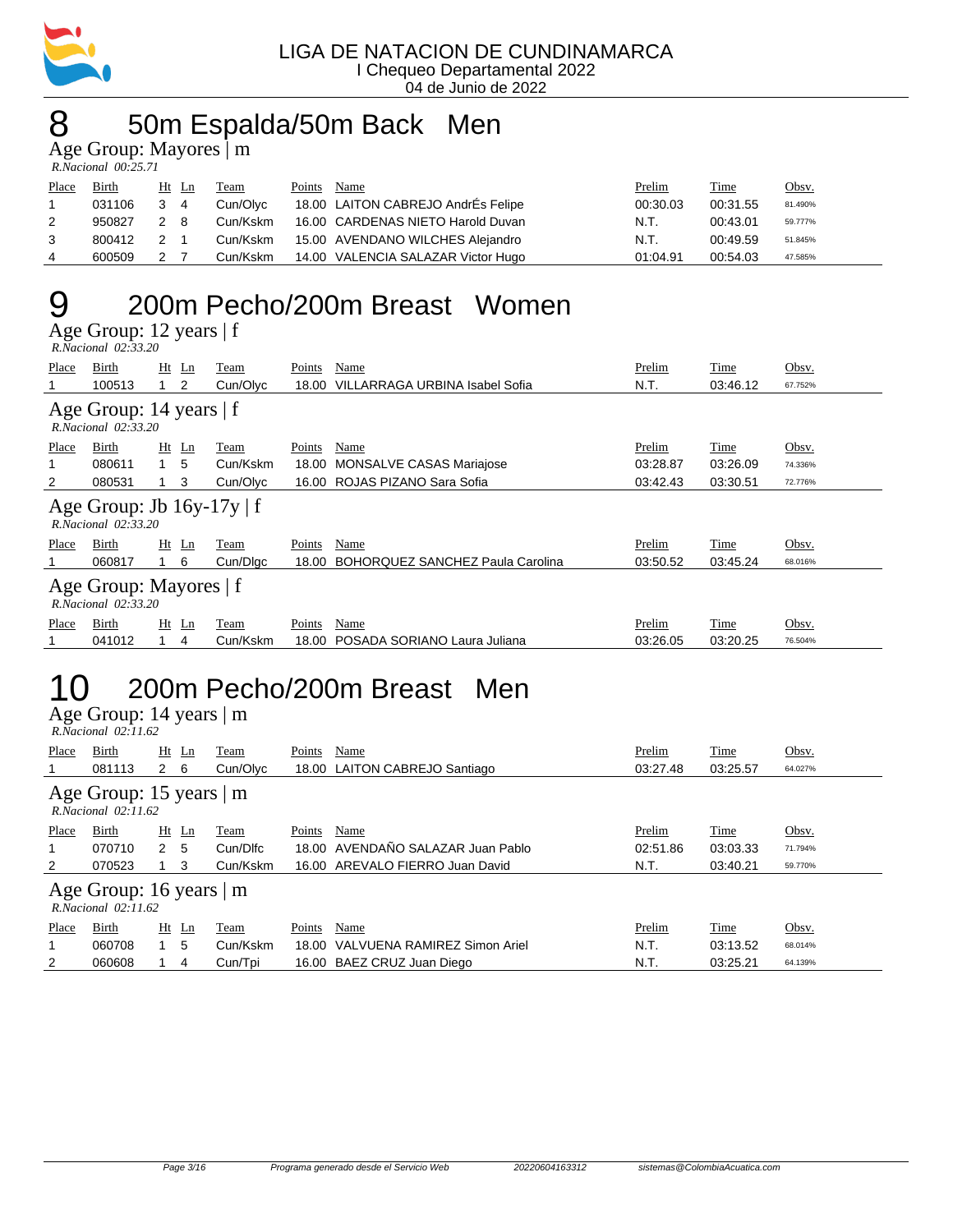

#### 10 200m Pecho/200m Breast Men

Age Group: Mayores | m

| R.Nacional 02:11.62 |  |
|---------------------|--|

| Place | Birth  | Ht Ln | Team     | Points | Name                                     | <b>Prelim</b> | <b>Time</b> | Obsv.   |
|-------|--------|-------|----------|--------|------------------------------------------|---------------|-------------|---------|
|       | 031020 | 2 4   | Cun/Olvc |        | 18.00 ROJAS PIZANO Jose Luis             | 02:42.67      | 02:43.20    | 80.650% |
|       | 000101 | 2 2   | Cun/Tpi  |        | 16.00 DIAZ SIERRA Juan Camilo            | N.T.          | 02:53.45    | 75.884% |
|       | 030921 | 2 3   | Cun/Vika |        | 15.00 CARDOZO MONTENEGRO Arley Alejandro | 03:02.89      | 03:10.83    | 68.972% |
| 4     | 031215 |       | Cun/Tpi  |        | 14.00 DUARTE SALCEDO Sergio AndrÉs       | N.T.          | 03:17.15    | 66.761% |

## 11 100m Libre/100m Free Women

Age Group: 13 years | f

| $R. Nacional$ $00:55.21$ |  |
|--------------------------|--|
|--------------------------|--|

| Place                                          | Birth                                                 | Ht             | Ln    | Team     | <b>Points</b> | Name                                     | Prelim   | Time     | Obsv.   |  |  |  |  |
|------------------------------------------------|-------------------------------------------------------|----------------|-------|----------|---------------|------------------------------------------|----------|----------|---------|--|--|--|--|
| 1                                              | 090206                                                | 2              | 7     | Cun/Olyc |               | 18.00 BURGOS RINCON Melany Sofia         | 01:18.86 | 01:16.45 | 72.217% |  |  |  |  |
| 2                                              | 090429                                                | 1              | 2     | Cun/Olyc | 16.00         | ARCINIEGAS CASALLAS Danna Salome         | N.T.     | 01:41.09 | 54.615% |  |  |  |  |
| 3                                              | 090901                                                | 1              | 7     | Cun/Tpi  | 15.00         | <b>CASAS SANCHEZ Maria Jose</b>          | N.T.     | 01:41.34 | 54.480% |  |  |  |  |
| Age Group: 14 years   f<br>R.Nacional 00:55.21 |                                                       |                |       |          |               |                                          |          |          |         |  |  |  |  |
| Place                                          | Birth                                                 | Ht             | Ln    | Team     | Points        | Name                                     | Prelim   | Time     | Obsv.   |  |  |  |  |
|                                                | 080111                                                | $\overline{2}$ | 4     | Cun/Olyc |               | 18.00 SANTAFE ARIAS Nury Alejandra       | 01:10.15 | 01:09.86 | 79.029% |  |  |  |  |
| 2                                              | 080531                                                | 2              | 8     | Cun/Olyc | 16.00         | ROJAS PIZANO Sara Sofia                  | 01:22.04 | 01:20.17 | 68.866% |  |  |  |  |
| 3                                              | 080214                                                | 1              | 4     | Cun/Olyc | 15.00         | NAVARRETE VAQUERO Valeria                | 01:25.15 | 01:21.60 | 67.659% |  |  |  |  |
| 4                                              | 080314                                                | 1              | 6     | Cun/Dlgc |               | 14.00 OSPINA RUBIANO Isabella            | N.T.     | 01:28.91 | 62.097% |  |  |  |  |
| 5                                              | 080221                                                | 1              | 3     | Cun/Tpi  |               | 13.00 QUINTERO APONTE Laura Valentina    | N.T.     | 01:30.54 | 60.979% |  |  |  |  |
|                                                | Age Group: 15 years $ f $<br>R.Nacional 00:55.21      |                |       |          |               |                                          |          |          |         |  |  |  |  |
| Place                                          | Birth                                                 | Ht             | Ln    | Team     | Points        | Name                                     | Prelim   | Time     | Obsv.   |  |  |  |  |
| 1                                              | 070628                                                | $\overline{2}$ | 2     | Cun/Kskm | 18.00         | <b>IBANEZ ROJAS Stephany</b>             | 01:18.86 | 01:11.34 | 77.390% |  |  |  |  |
| 2                                              | 070310                                                | 1              | 5     | Cun/Marc |               | 16.00 ARRIERO ROA MarÍa Alexandra        | N.T.     | 01:11.64 | 77.066% |  |  |  |  |
| 3                                              | 070122                                                | 2              | 3     | Cun/Tpi  | 15.00         | <b>ESTUPINAN MARTINEZ Manuella</b>       | 01:16.52 | 01:17.69 | 71.064% |  |  |  |  |
|                                                | 070609                                                | 2              | 6     | Cun/Marc |               | ACOSTA ELIZALDE Angela Manuela           | 01:16.84 | No Show  |         |  |  |  |  |
|                                                | Age Group: Jb $16y-17y \mid f$<br>R.Nacional 00:55.21 |                |       |          |               |                                          |          |          |         |  |  |  |  |
| Place                                          | Birth                                                 |                | Ht Ln | Team     | Points        | Name                                     | Prelim   | Time     | Obsv.   |  |  |  |  |
|                                                | 060314                                                | $\overline{2}$ | 5     | Cun/Marc | 18.00         | <b>BOLIVAR POSADA Andrea Milijasanet</b> | 01:12.14 | 01:14.43 | 74.177% |  |  |  |  |
| Age Group: Mayores   f<br>R.Nacional 00:55.21  |                                                       |                |       |          |               |                                          |          |          |         |  |  |  |  |

| Place | $-$ .<br>Birth     | Ht<br>Ln | eam      | $\mathbf{p}_{\text{oints}}$ | Name                              | Prelim   | Time    | Obsv. |
|-------|--------------------|----------|----------|-----------------------------|-----------------------------------|----------|---------|-------|
|       | 01031 <sup>-</sup> | -        | วun/Kskm |                             | BEJARANO PEREZ Stephany Geraldine | 01:21.61 | No Show |       |

#### 100m Libre/100m Free Men 12 100m Libr<br>Age Group: 13 years  $|m$ <br>*RNacional 00:50.26*

| . .                 |  |
|---------------------|--|
| R.Nacional 00:50.26 |  |

| Place | Birth  | Ht Ln | Team     | Points | Name                                 | Prelim   | Time     | Obsv.   |
|-------|--------|-------|----------|--------|--------------------------------------|----------|----------|---------|
|       | 090316 |       | Cun/Marc |        | 18.00 RODRIGUEZ GAMEZ Miquel Angel   | N.T.     | 01:07.14 | 74.859% |
| 2     | 090313 |       | Cun/Vika |        | 16.00 FONTANILLA GARCIA Jeronimo     | N.T.     | 01:09.85 | 71.954% |
| 3     | 090612 | 6     | Cun/Tpi  |        | 15.00 PINILLA TORRES Philip Santiago | N.T.     | 01:19.27 | 63.404% |
| 4     | 090911 |       | Cun/Olvc |        | 14.00 CORZO MORENO Andres David      | N.T.     | 01:22.40 | 60.995% |
| 5     | 090227 |       | Cun/Dlgc |        | 13.00 MORA VELEZ Lenin Santiago      | 01:22.35 | 01:22.96 | 60.583% |
| 6     | 090202 |       | Cun/Kskm |        | 12.00 OROZCO MONTOYA Samuel Leonardo | N.T.     | 01:31.35 | 55.019% |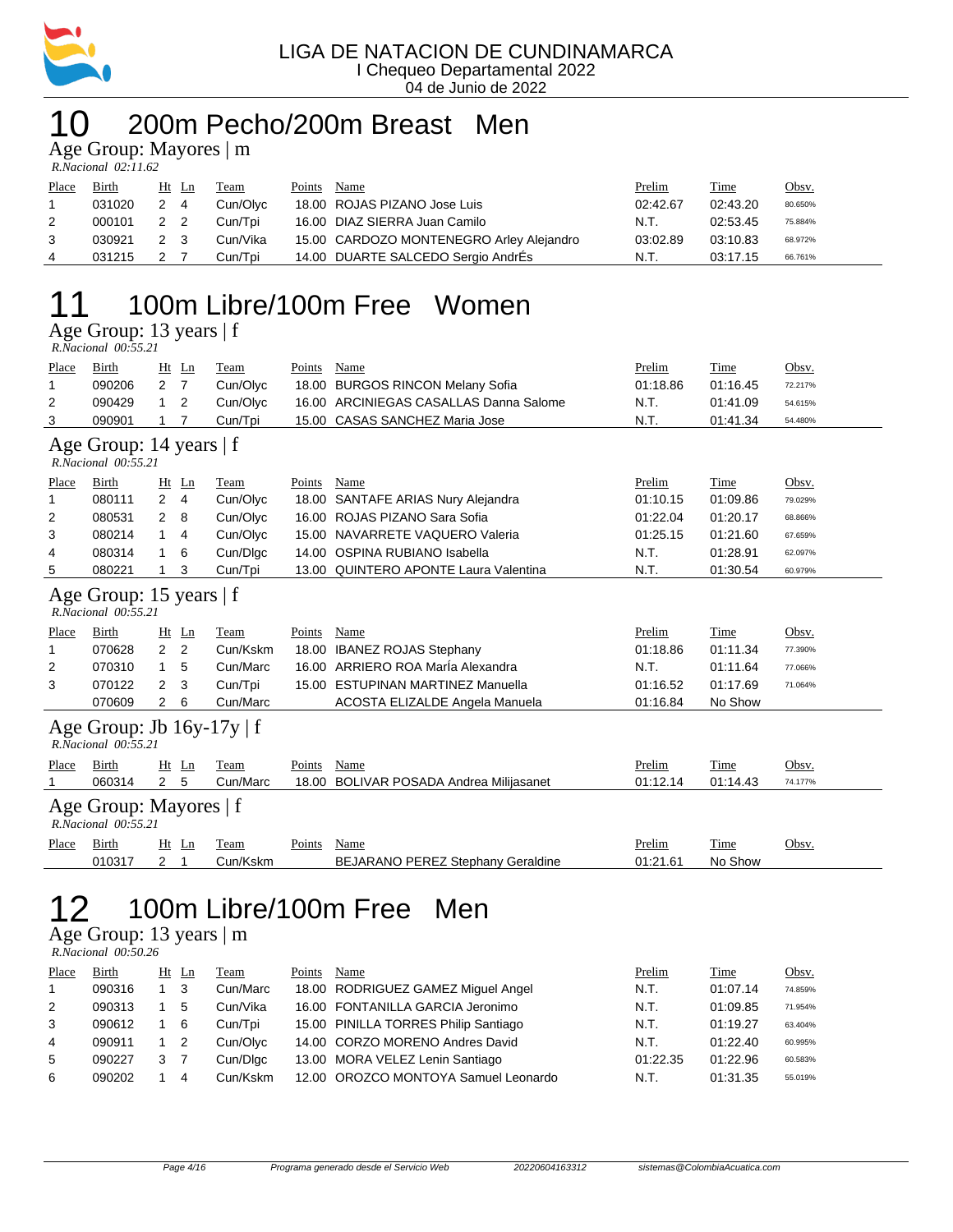

#### LIGA DE NATACION DE CUNDINAMARCA I Chequeo Departamental 2022

04 de Junio de 2022

Continuing... Event: 12 100m Libre/100m Free Age Group: 14 YEARS | M

#### Age Group: 14 years | m

|                | R.Nacional 00:50.26 |                |     |          |        |                                      |          |                     |         |
|----------------|---------------------|----------------|-----|----------|--------|--------------------------------------|----------|---------------------|---------|
| Place          | Birth               | $Ht$ Ln        |     | Team     | Points | Name                                 | Prelim   | Time                | Obsv.   |
|                | 080306              | 4              |     | Cun/Dlfc |        | 18.00 ORJUELA SANABRIA Joseph David  | 01:06.42 | 01:01.56            | 81.644% |
| $\overline{2}$ | 081113              | 3 <sub>2</sub> |     | Cun/Olyc |        | 16.00 LAITON CABREJO Santiago        | 01:18.29 | 01:17.58            | 64.785% |
| 3              | 080522              | 2 8            |     | Cun/Vika |        | 15.00 IBARRA ROMERO Juan Pablo       | N.T.     | 01:20.61            | 62.350% |
| 4              | 080902              | $\mathbf{3}$   | - 8 | Cun/Dlgc |        | 14.00 FERNANDEZ MONTERO Owen Jampaul | 01:42.91 | 01:33.23            | 53.910% |
|                | 080311              | 4              | -6  | Cun/Roc  |        | ROJAS MENDIVELSO Simon               | 01:03.25 | <b>Disqualified</b> |         |

#### Age Group: 15 years | m

 *R.Nacional 00:50.26* 

| Place                     | Birth  | $Ht$ Ln |    | Team     | Points | Name                                | Prelim   | Time     | Obsv.   |  |  |
|---------------------------|--------|---------|----|----------|--------|-------------------------------------|----------|----------|---------|--|--|
|                           | 070829 | 4       |    | Cun/Marc |        | 18.00 COBA SANCHEZ Camilo Andres    | 01:06.71 | 01:02.28 | 80.700% |  |  |
| 2                         | 070813 | 2 7     |    | Cun/Marc |        | 16.00 GRACIA MORALES David Santiago | N.T.     | 01:06.35 | 75.750% |  |  |
| 3                         | 070227 | 3       | -3 | Cun/Vika |        | 15.00 FIGUEREDO CASTRO Juan David   | 01:12.56 | 01:08.40 | 73.480% |  |  |
| 4                         | 070911 |         |    | Cun/Vika |        | 14.00 RODRIGUEZ RUIZ Carlos Arturo  | N.T.     | 01:19.03 | 63.596% |  |  |
| Age Group: 16 years $ m $ |        |         |    |          |        |                                     |          |          |         |  |  |

 *R.Nacional 00:50.26* 

| 2     | 060628 3 6 |       | Cun/Vika | 16.00 ALVAREZ ORTIZ Emanuel        | 01:15.52 | 01:22.00 | 61.293% |
|-------|------------|-------|----------|------------------------------------|----------|----------|---------|
|       | 060928     | 43    | Cun/Vika | 18.00 CESPEDES LUGO Heryn Santiago | 01:02.44 | 01:02.98 | 79.803% |
| Place | Birth      | Ht Ln | Team     | $P_{\text{oints}}$<br>Name         | Prelim   | Time     | Obsv.   |

#### Age Group: Jb 17y-18y | m

 *R.Nacional 00:50.26* 

| Place          | Birth  |   | $Ht$ Ln | Team     | Points | Name                                 | Prelim   | Time     | Obsv.   |
|----------------|--------|---|---------|----------|--------|--------------------------------------|----------|----------|---------|
|                | 051217 | 4 | 5       | Cun/Marc |        | 18.00 TOVAR PICO Samuel David        | 00:59.14 | 00:56.41 | 89.098% |
| 2              | 050513 | 2 | - 2     | Cun/Kskm |        | 16.00 LOPEZ BUSTACARA Johan David    | N.T.     | 01:01.73 | 81.419% |
| 3              | 050409 | 4 | -2      | Cun/Marc |        | 15.00 MENDEZ DIAZ Juan Steban        | 01:03.98 | 01:03.36 | 79.324% |
| 4              | 050824 | 4 | - 8     | Cun/Kskm |        | 14.00 BUCHELLI REALPE Dylann Steven  | 01:07.20 | 01:08.08 | 73.825% |
| 5              | 050815 | 3 | 5       | Cun/Tpi  |        | 13.00 OSPINA MORENO Esteban          | 01:11.83 | 01:09.67 | 72.140% |
| 6              | 050914 | 3 | 4       | Cun/Marc |        | 12.00 CAMPOS CAMACHO AndrÉs Fernando | 01:10.91 | 01:10.17 | 71.626% |
| $\overline{7}$ | 040519 | 2 | - 3     | Cun/Kskm |        | 11.00 POSADA GARCÍA Cristian Camilo  | N.T.     | 01:11.35 | 70.441% |
| 8              | 040531 |   | - 6     | Cun/Vika |        | 10.00 VILLA GAMEZ Alan Santiago      | N.T.     | 01:23.08 | 60.496% |

#### Age Group: Mayores | m

 *R.Nacional 00:50.26* 

| Place | Birth  | Ht Ln  | Team     | Points | Name                               | <b>Prelim</b> | <b>Time</b> | <u>Obsv.</u> |
|-------|--------|--------|----------|--------|------------------------------------|---------------|-------------|--------------|
|       | 031106 | 4<br>4 | Cun/Olvc |        | 18.00 LAITON CABREJO AndrÉs Felipe | 00:58.96      | 01:00.52    | 83.047%      |
| 2     | 960512 | 2 5    | Cun/Kskm |        | 16.00 PINO VACA Diego Alejandro    | N.T.          | 01:08.94    | 72.904%      |
|       | 950827 | 2 4    | Cun/Kskm |        | 15.00 CARDENAS NIETO Harold Duvan  | N.T.          | 01:18.90    | 63.701%      |
| 4     | 600509 |        | Cun/Kskm |        | 14.00 VALENCIA SALAZAR Victor Hugo | 01:27.19      | 01:25.57    | 58.736%      |

## 13 200m Comb.Ind/200m Medley Women

Age Group: Jb 16y-17y | f

|       | $R. Nacional$ 02:17.56                             |          |          |        |                                      |          |          |              |  |  |  |  |
|-------|----------------------------------------------------|----------|----------|--------|--------------------------------------|----------|----------|--------------|--|--|--|--|
| Place | Birth                                              | Ht<br>Ln | Team     | Points | Name                                 | Prelim   | Time     | <u>Obsv.</u> |  |  |  |  |
|       | 060607                                             | 5        | Cun/Marc |        | 18.00 HIGGINS TRUJILLO Leidy Dayanna | 03:01.05 | 02:52.79 | 79.611%      |  |  |  |  |
|       | Age Group: Mayores $ f $<br>$R. Nacional$ 02:17.56 |          |          |        |                                      |          |          |              |  |  |  |  |
| Place | Birth                                              | $Ht$ Ln  | Team     | Points | Name                                 | Prelim   | Time     | <u>Obsv.</u> |  |  |  |  |
|       | 010410                                             | -4       | Cun/Dlfc |        | 18.00 ALBA SASTOQUE Maria Camila     | 02:55.82 | 02:55.71 | 78.288%      |  |  |  |  |
|       | 010317                                             |          | Cun/Kskm |        | BEJARANO PEREZ Stephany Geraldine    | N.T.     | No Show  |              |  |  |  |  |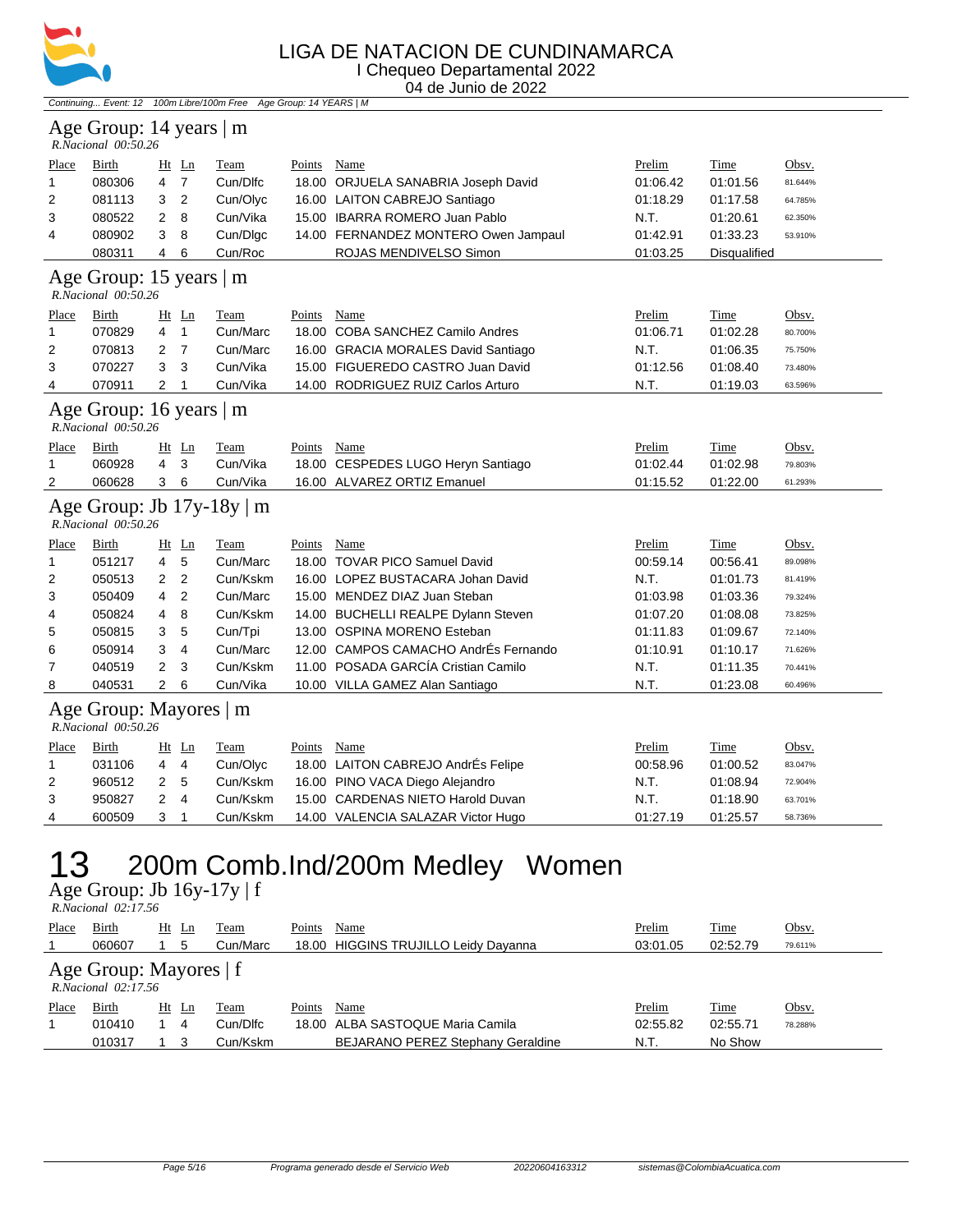

## 14 200m Comb.Ind/200m Medley Men

Age Group: 14 years | m

|       | R.Nacional 02:00.56 |    |          |                                        |               |            |         |
|-------|---------------------|----|----------|----------------------------------------|---------------|------------|---------|
| Place | Birth               | Ht | l'eam    | Points<br>Name                         | <b>Prelim</b> | m.<br>`ime | Obsv.   |
|       | กลกวาค              |    | Cun/Dlfc | 18.00 OR ILIFI A SANARRIA Joseph David | N             | 02:37.50   | 76.546% |

| 1100                                                     |        |     | $-$            | $1 \cdot \dots$ | 1 0111W | $\ldots$                                 | 1101111  | $\overline{1}$ | $\overline{\phantom{0}}$ |  |  |
|----------------------------------------------------------|--------|-----|----------------|-----------------|---------|------------------------------------------|----------|----------------|--------------------------|--|--|
| 1                                                        | 080306 |     |                | Cun/Dlfc        |         | 18.00 ORJUELA SANABRIA Joseph David      | N.T.     | 02:37.50       | 76.546%                  |  |  |
| 2                                                        | 080609 |     | 6              | Cun/Kskm        |         | 16.00 HERNÁNDEZ RAMIREZ Samuel Alejandro | 03:04.82 | 02:54.63       | 69.037%                  |  |  |
| Age Group: Jb $17y-18y \mid m$<br>$R. Nacional$ 02:00.56 |        |     |                |                 |         |                                          |          |                |                          |  |  |
| Place                                                    | Birth  |     | $Ht$ Ln        | Team            | Points  | Name                                     | Prelim   | Time           | Obsv.                    |  |  |
| 1                                                        | 040126 | 1 3 |                | Cun/Roc         |         | 18.00 MANTILLA CHACON Juan Diego         | 02:33.37 | 02:26.42       | 82.338%                  |  |  |
| 2                                                        | 050809 |     | 4              | Cun/Roc         |         | 16.00 DAZA FORERO Juan Esteban           | 02:30.51 | 02:30.26       | 80.234%                  |  |  |
| Age Group: Mayores   m<br>$R. Nacional$ 02:00.56         |        |     |                |                 |         |                                          |          |                |                          |  |  |
| <b>Place</b>                                             | Birth  |     | $Ht$ Ln        | Team            | Points  | Name                                     | Prelim   | <b>Time</b>    | Obsv.                    |  |  |
| 1                                                        | 000101 |     | $\overline{2}$ | Cun/Tpi         |         | 18.00 DIAZ SIERRA Juan Camilo            | N.T.     | 02:31.66       | 79.494%                  |  |  |
| 2                                                        | 031020 |     | 5              | Cun/Olyc        |         | 16.00 ROJAS PIZANO Jose Luis             | 02:32.71 | 02:36.48       | 77.045%                  |  |  |
|                                                          | 030921 |     |                | Cun/Vika        |         | CARDOZO MONTENEGRO Arley Alejandro       | N.T.     | No Show        |                          |  |  |

# 15 50m Mariposa/50m Fly Women

Age Group: 12 years | f  *R.Nacional 00:26.74* 

| Place                                          | Birth                                                    | Ht             | Ln             | Team     | Points | Name                                     | Prelim   | Time     | Obsv.   |  |  |
|------------------------------------------------|----------------------------------------------------------|----------------|----------------|----------|--------|------------------------------------------|----------|----------|---------|--|--|
| 1                                              | 100809                                                   | 2              | $\overline{4}$ | Cun/Dlgc | 18.00  | <b>GOMEZ LOPEZ Mariana</b>               | 00:41.30 | 00:38.69 | 69.113% |  |  |
| 2                                              | 100513                                                   | 1              | 3              | Cun/Olyc |        | 16.00 VILLARRAGA URBINA Isabel Sofia     | N.T.     | 00:47.69 | 56.070% |  |  |
| Age Group: 14 years   f<br>R.Nacional 00:26.74 |                                                          |                |                |          |        |                                          |          |          |         |  |  |
| Place                                          | Birth                                                    |                | Ht Ln          | Team     | Points | Name                                     | Prelim   | Time     | Obsv.   |  |  |
| 1                                              | 081109                                                   | 1              | 5              | Cun/Kskm | 18.00  | MUÑOZ PARRA Valeria                      | N.T.     | 00:40.30 | 66.352% |  |  |
| 2                                              | 080314                                                   | 1              | 4              | Cun/Dlgc | 16.00  | OSPINA RUBIANO Isabella                  | N.T.     | 00:48.63 | 54.987% |  |  |
|                                                | 080221                                                   | 2              |                | Cun/Tpi  |        | QUINTERO APONTE Laura Valentina          | N.T.     | No Show  |         |  |  |
|                                                | Age Group: 15 years   f<br>$R. Nacional$ 00:26.74        |                |                |          |        |                                          |          |          |         |  |  |
| Place                                          | Birth                                                    | Ht             | Ln             | Team     | Points | Name                                     | Prelim   | Time     | Obsv.   |  |  |
| 1                                              | 070211                                                   | $\overline{2}$ | 2              | Cun/Kskm | 18.00  | CARRENO MARTÍNEZ Ana María               | N.T.     | 00:36.55 | 73.160% |  |  |
| 2                                              | 070603                                                   | $\overline{2}$ | 7              | Cun/Vika |        | 16.00 VALDES MALAMBO Sharik Naomi        | N.T.     | 00:48.47 | 55.168% |  |  |
|                                                | 070122                                                   | 3              |                | Cun/Tpi  |        | <b>ESTUPINAN MARTINEZ Manuella</b>       | 00:38.75 | No Show  |         |  |  |
|                                                | Age Group: Jb $16y-17y \mid f$<br>$R. Nacional$ 00:26.74 |                |                |          |        |                                          |          |          |         |  |  |
| Place                                          | Birth                                                    | Ht             | $\mathbf{L}$ n | Team     | Points | Name                                     | Prelim   | Time     | Obsv.   |  |  |
| 1                                              | 060113                                                   | 3              | $\overline{4}$ | Cun/Dlgc | 18.00  | LOPEZ VARGAS Luz Angela                  | 00:32.10 | 00:32.17 | 83.121% |  |  |
| 2                                              | 050914                                                   | 2              | 6              | Cun/Ftzc |        | 16.00 CARO CUESTAS Stefany               | N.T.     | 00:33.70 | 79.347% |  |  |
| 3                                              | 060327                                                   | 3              | 3              | Cun/Olyc |        | 15.00 PARRA ROJAS MarÍa Fernanda         | 00:35.97 | 00:34.87 | 76.685% |  |  |
| 4                                              | 060314                                                   | 3              | 5              | Cun/Marc | 14.00  | <b>BOLIVAR POSADA Andrea Milijasanet</b> | 00:35.43 | 00:35.75 | 74.797% |  |  |
| 5                                              | 060607                                                   | 3              | 2              | Cun/Marc | 13.00  | <b>HIGGINS TRUJILLO Leidy Dayanna</b>    | 00:37.13 | 00:36.75 | 72.762% |  |  |
| 6                                              | 050425                                                   | 3              | 6              | Cun/Marc |        | 12.00 VALENCIA CUELLAR Valentina         | 00:36.10 | 00:36.82 | 72.624% |  |  |
| 7                                              | 051002                                                   | 3              | 7              | Cun/Olyc |        | 11.00 TRIANA ALONSO Neidy Yojhana        | 00:37.65 | 00:37.80 | 70.741% |  |  |
| 8                                              | 050508                                                   | 2              | 5              | Cun/Tpi  | 10.00  | <b>CHAVEZ MORALES Karen Nicol</b>        | 00:42.51 | 00:39.61 | 67.508% |  |  |
| 9                                              | 060817                                                   | 3              | 8              | Cun/Dlgc |        | 8.00 BOHORQUEZ SANCHEZ Paula Carolina    | 00:40.51 | 00:43.31 | 61.741% |  |  |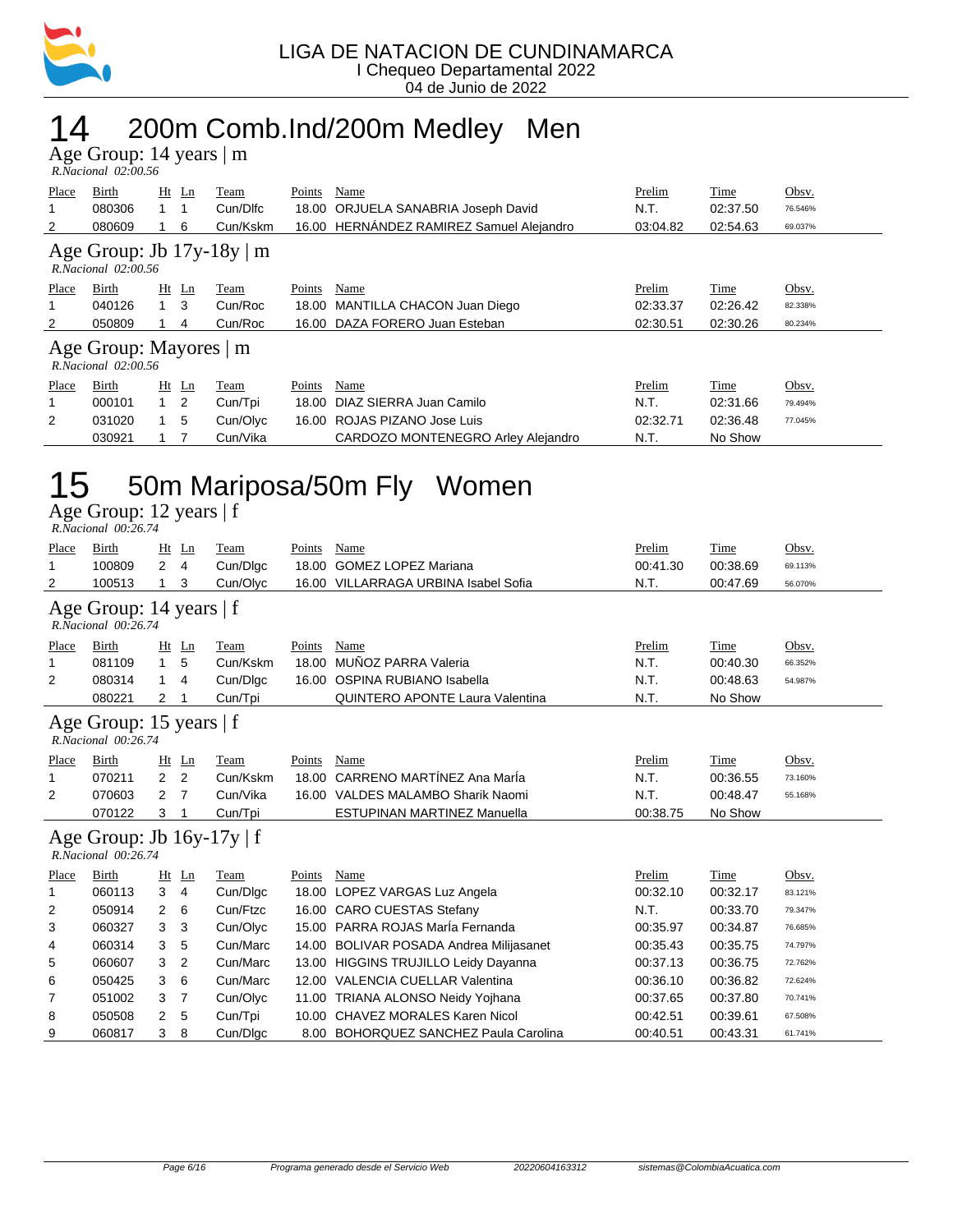

## 15 50m Mariposa/50m Fly Women

| Age Group: Mayores   f |  |
|------------------------|--|
| R Nacional $00.26$ 74  |  |

|       | K.Nacional 00:20.74 |            |          |                                    |        |             |         |  |  |  |  |  |  |
|-------|---------------------|------------|----------|------------------------------------|--------|-------------|---------|--|--|--|--|--|--|
| Place | <b>Birth</b>        | Ht<br>Ln   | Team     | Name<br>Points                     | Prelim | <b>Time</b> | Obsv.   |  |  |  |  |  |  |
|       | 041012              | <u>າ</u> ຈ | Cun/Kskm | 18.00 POSADA SORIANO Laura Juliana | N.T.   | 00:35.81    | 74.672% |  |  |  |  |  |  |
|       |                     |            |          |                                    |        |             |         |  |  |  |  |  |  |
|       | - -<br>.<br>- -     |            |          |                                    |        |             |         |  |  |  |  |  |  |

# 16 50m Mariposa/50m Fly Men

|  | R.Nacional 00:23.99 |
|--|---------------------|
|  |                     |

| Place                                          | Birth                                                | Ht Ln               | Team                      | Points | Name                                 | Prelim   | Time        | Obsv.   |  |  |  |
|------------------------------------------------|------------------------------------------------------|---------------------|---------------------------|--------|--------------------------------------|----------|-------------|---------|--|--|--|
| $\mathbf{1}$                                   | 090313                                               | 3<br>6              | Cun/Vika                  |        | 18.00 FONTANILLA GARCIA Jeronimo     | 00:34.26 | 00:33.15    | 72.368% |  |  |  |
| 2                                              | 090406                                               | 3<br>1              | Cun/Tpi                   |        | 16.00 ZULUAGA ALZATE Jorge Andres    | 00:37.85 | 00:37.38    | 64.179% |  |  |  |
| 3                                              | 090612                                               | 2<br>1              | Cun/Tpi                   |        | 15.00 PINILLA TORRES Philip Santiago | N.T.     | 00:39.01    | 61.497% |  |  |  |
| Age Group: 14 years   m<br>R.Nacional 00:23.99 |                                                      |                     |                           |        |                                      |          |             |         |  |  |  |
| Place                                          | Birth                                                | $Ht$ Ln             | Team                      | Points | Name                                 | Prelim   | Time        | Obsv.   |  |  |  |
| 1                                              | 080311                                               | 4<br>8              | Cun/Roc                   |        | 18.00 ROJAS MENDIVELSO Simon         | 00:31.76 | 00:30.28    | 79.227% |  |  |  |
| 2                                              | 080504                                               | 3<br>2              | Cun/Olyc                  |        | 16.00 PACHON VASQUEZ Julian Santiago | 00:34.72 | 00:32.72    | 73.319% |  |  |  |
| 3                                              | 080522                                               | $\mathbf{1}$<br>6   | Cun/Vika                  |        | 15.00 IBARRA ROMERO Juan Pablo       | N.T.     | 00:37.83    | 63.415% |  |  |  |
|                                                | Age Group: 15 years $\vert$ m<br>R.Nacional 00:23.99 |                     |                           |        |                                      |          |             |         |  |  |  |
| <b>Place</b>                                   | <b>Birth</b>                                         | $Ht$ Ln             | <b>Team</b>               | Points | <b>Name</b>                          | Prelim   | <b>Time</b> | Obsv.   |  |  |  |
| -1                                             | 070731                                               | 4<br>$\overline{2}$ | Cun/Roc                   |        | 18.00 MEZA ORTEGA Simon              | 00:30.63 | 00:29.37    | 81.682% |  |  |  |
| 2                                              | 070710                                               | 3<br>4              | Cun/Dlfc                  |        | 16.00 AVENDAÑO SALAZAR Juan Pablo    | 00:29.58 | 00:30.37    | 78.992% |  |  |  |
| 3                                              | 070829                                               | 3<br>1              | Cun/Marc                  |        | 15.00 COBA SANCHEZ Camilo Andres     | N.T.     | 00:33.44    | 71.740% |  |  |  |
| 4                                              | 070227                                               | 5<br>1              | Cun/Vika                  |        | 14.00 FIGUEREDO CASTRO Juan David    | N.T.     | 00:36.23    | 66.216% |  |  |  |
| 5                                              | 070710                                               | 3<br>8              | Cun/Marc                  |        | 13.00 BUSTOS CAYCEDO Santiago        | 00:38.08 | 00:39.13    | 61.308% |  |  |  |
|                                                | 070911                                               | $\overline{2}$<br>5 | Cun/Vika                  |        | RODRIGUEZ RUIZ Carlos Arturo         | 00:44.35 | No Show     |         |  |  |  |
|                                                | Age Group: 16 years   m<br>R.Nacional 00:23.99       |                     |                           |        |                                      |          |             |         |  |  |  |
| Place                                          | Birth                                                | $Ht$ Ln             | <b>Team</b>               | Points | Name                                 | Prelim   | Time        | Obsv.   |  |  |  |
| 1                                              | 060928                                               | $\mathbf{1}$<br>4   | Cun/Vika                  |        | 18.00 CESPEDES LUGO Heryn Santiago   | 00:31.34 | 00:31.62    | 75.870% |  |  |  |
| 2                                              | 060309                                               | $\overline{2}$<br>4 | Cun/Tpi                   |        | 16.00 ORDUNA ROJAS David Fernando    | 00:38.55 | 00:35.33    | 67.903% |  |  |  |
|                                                | R.Nacional 00:23.99                                  |                     | Age Group: Jb 17y-18y   m |        |                                      |          |             |         |  |  |  |
| Place                                          | Birth                                                | $Ht$ Ln             | <b>Team</b>               | Points | Name                                 | Prelim   | <b>Time</b> | Obsv.   |  |  |  |
| 1                                              | 051217                                               | 5<br>4              | Cun/Marc                  |        | 18.00 TOVAR PICO Samuel David        | 00:27.29 | 00:26.74    | 89.716% |  |  |  |
| $\overline{2}$                                 | 040126                                               | 4<br>4              | Cun/Roc                   |        | 16.00 MANTILLA CHACON Juan Diego     | 00:26.63 | 00:26.92    | 89.116% |  |  |  |
| 3                                              | 040206                                               | $\overline{2}$<br>2 | Cun/Roc                   |        | 15.00 DOMINGUEZ GALINDO NicolAs      | N.T.     | 00:27.95    | 85.832% |  |  |  |
| 4                                              | 050513                                               | 4<br>6              | Cun/Kskm                  |        | 14.00 LOPEZ BUSTACARA Johan David    | 00:30.32 | 00:29.47    | 81.405% |  |  |  |
| 5                                              | 050519                                               | 3<br>$\overline{4}$ | Cun/Olyc                  |        | 13.00 RUEDA GARCÍA Tomas             | 00:31.89 | 00:30.48    | 78.707% |  |  |  |
| 6                                              | 050409                                               | $\overline{7}$<br>4 | Cun/Marc                  |        | 12.00 MENDEZ DIAZ Juan Steban        | 00:31.05 | 00:30.90    | 77.638% |  |  |  |
| 7                                              | 050824                                               | 5<br>3              | Cun/Kskm                  |        | 11.00 BUCHELLI REALPE Dylann Steven  | 00:32.52 | 00:31.30    | 76.645% |  |  |  |
| 8                                              | 041227                                               | 2<br>8              | Cun/Kskm                  |        | 10.00 D ALEMAN YANES Alejandro       | N.T.     | 00:32.50    | 73.815% |  |  |  |
| 9                                              | 040418                                               | 3<br>3              | Cun/Marc                  |        | 8.00 GARCÍA RODRIGUEZ Diego Fernando | 00:33.29 | 00:33.74    | 71.103% |  |  |  |
| 10                                             | 040519                                               | 2<br>$\overline{7}$ | Cun/Kskm                  |        | 7.00 POSADA GARCÍA Cristian Camilo   | N.T.     | 00:33.77    | 71.039% |  |  |  |
| 11                                             | 050914                                               | $\overline{7}$<br>3 | Cun/Marc                  |        | 6.00 CAMPOS CAMACHO AndrÉs Fernando  | 00:35.10 | 00:35.51    | 67.558% |  |  |  |
| 12                                             | 050406                                               | 1<br>$\overline{4}$ | Cun/Tpi                   |        | 5.00 QUINTERO APONTE David Leonardo  | N.T.     | 00:38.14    | 62.900% |  |  |  |
| 13                                             | 040531                                               | 2<br>$\mathbf{1}$   | Cun/Vika                  |        | 4.00 VILLA GAMEZ Alan Santiago       | N.T.     | 00:41.33    | 58.045% |  |  |  |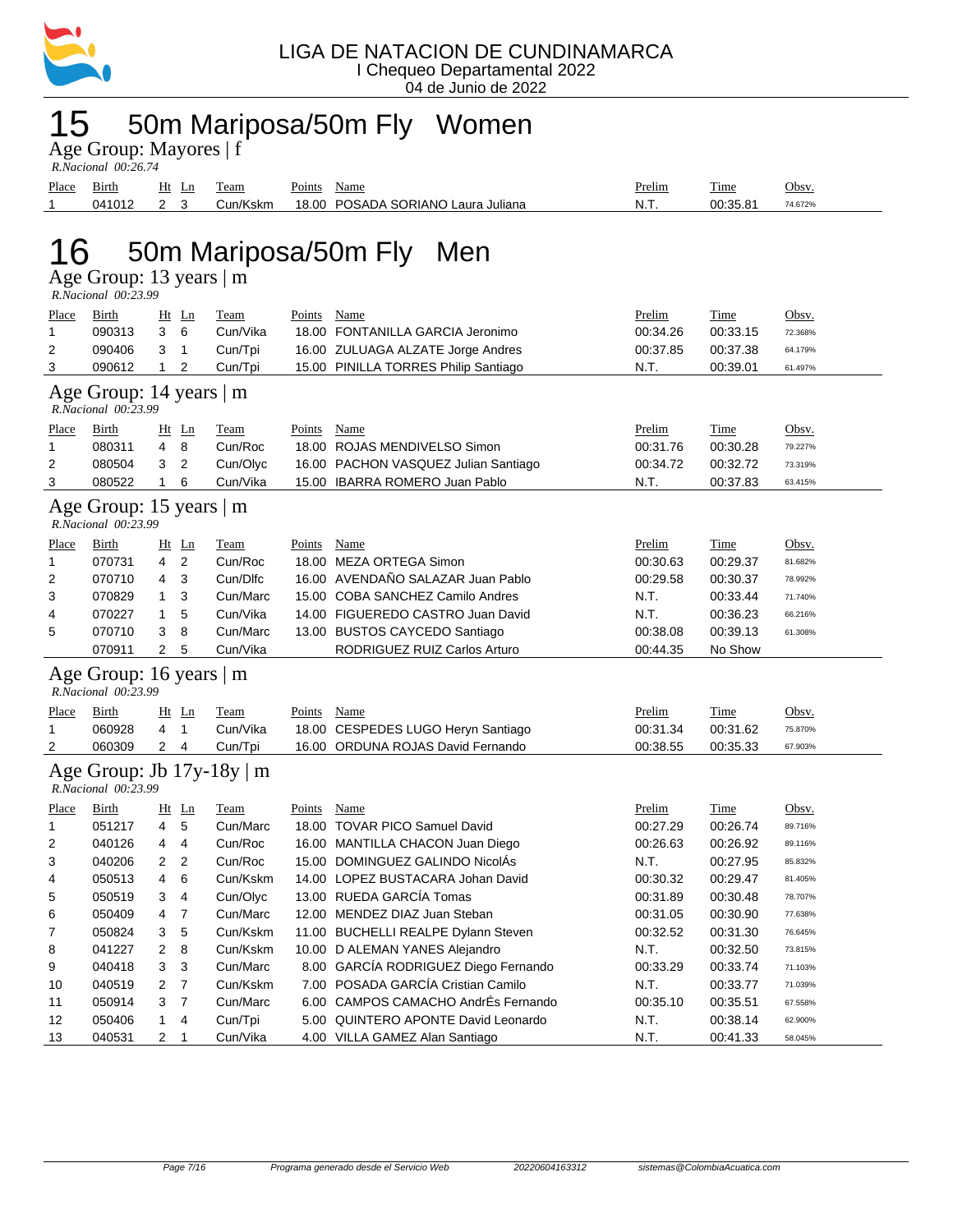

#### 16 50m Mariposa/50m Fly Men

Age Group: Mayores | m

| R.Nacional 00:23.99 |            |  |       |          |             |                                          |        |             |         |  |  |  |
|---------------------|------------|--|-------|----------|-------------|------------------------------------------|--------|-------------|---------|--|--|--|
| Place               | Birth      |  | Ht Ln | Team     | Points Name |                                          | Prelim | <b>Time</b> | Obsv.   |  |  |  |
|                     | 960512 2 6 |  |       |          |             | Cun/Kskm 18.00 PINO VACA Diego Alejandro | N.T.   | 00:33.11    | 72.455% |  |  |  |
| 2                   | 800412 2 3 |  |       | Cun/Kskm |             | 16.00 AVENDANO WILCHES Alejandro         | N.T.   | 00:49.96    | 48.018% |  |  |  |

## 17 800m Libre/800m Free Women

Age Group: Mayores | f

 *R.Nacional 08:42.14* 

| Place | $\sim$<br>Birth | Ht<br>Ln | eam             | $\mathbf{r}$<br>Points | Name                                      | <u>Prelim</u> | Time     | Obsv.   |
|-------|-----------------|----------|-----------------|------------------------|-------------------------------------------|---------------|----------|---------|
|       | 010410          |          | <b>Cun/Dlfc</b> | 18.00                  | \ SASTOQUE Maria<br><b>ALBA</b><br>Camila | .49.38        | 12:10.63 | 71.464% |

#### 18 800m Libre/800m Free Men

Age Group: 13 years | m

 *R.Nacional 08:02.29* 

| Place | $\sim$<br>Birth       | Ht<br>Ln | eam          | $\mathbf{r}$<br>Points | Name                              | $\cdot$<br><b>Prelim</b> | m.<br>1'ıme        | Obsv    |
|-------|-----------------------|----------|--------------|------------------------|-----------------------------------|--------------------------|--------------------|---------|
|       | <b>NGU316</b><br>uaua |          | Marc<br>Jun/ | 18.00                  | RODRIGUEZ GAMEZ<br>Ange<br>Miauel | $\Omega$<br>∴30          | .07.04<br>ω.<br>د. | 72.220% |

# 19 100m Mariposa/100m Fly Women

Age Group: Jb  $16y-17y \mid f$  *R.Nacional 00:59.96* 

| Place | <b>Birth</b> |     | Ht Ln | Team     | Points | Name                                    | <b>Prelim</b> | <u>Time</u> | <u>Obsv.</u> |
|-------|--------------|-----|-------|----------|--------|-----------------------------------------|---------------|-------------|--------------|
|       | 050914       | 1 3 |       | Cun/Ftzc |        | 18.00 CARO CUESTAS Stefany              | N.T.          | 01:21.54    | 73.534%      |
| 2     | 060314       | 14  |       | Cun/Marc |        | 16.00 BOLIVAR POSADA Andrea Milijasanet | 01:23.15      | 01:25.30    | 70.293%      |
|       | 050508       | 1 5 |       | Cun/Tpi  |        | CHAVEZ MORALES Karen Nicol              | 01:37.81      | No Show     |              |

# 20 100m Mariposa/100m Fly Men

Age Group: 14 years | m  *R.Nacional 00:52.95* 

| Place<br>1<br>2                                            | Birth<br>080306<br>080311 | $Ht$ Ln<br>1 7<br>-3 | Team<br>Cun/Dlfc<br>Cun/Roc | Points | Name<br>18.00 ORJUELA SANABRIA Joseph David<br>16.00 ROJAS MENDIVELSO Simon | Prelim<br>N.T.<br>01:19.31 | Time<br>01:05.74<br>01:09.97 | Obsv.<br>80.545%<br>75.675% |  |  |  |
|------------------------------------------------------------|---------------------------|----------------------|-----------------------------|--------|-----------------------------------------------------------------------------|----------------------------|------------------------------|-----------------------------|--|--|--|
| Age Group: 15 years $ m $<br>$R. Nacional$ $00:52.95$      |                           |                      |                             |        |                                                                             |                            |                              |                             |  |  |  |
| Place                                                      | Birth                     | Ht Ln                | Team                        | Points | Name                                                                        | Prelim                     | Time                         | Obsv.                       |  |  |  |
|                                                            | 070731                    | 4                    | Cun/Roc                     |        | 18.00 MEZA ORTEGA Simon                                                     | 01:09.87                   | 01:07.97                     | 77.902%                     |  |  |  |
| Age Group: Jb $17y-18y \mid m$<br>$R. Nacional$ $00:52.95$ |                           |                      |                             |        |                                                                             |                            |                              |                             |  |  |  |
| Place                                                      | Birth                     | $Ht$ Ln              | Team                        | Points | Name                                                                        | Prelim                     | Time                         | Obsv.                       |  |  |  |
|                                                            | 050513                    | $1\quad 2$           | Cun/Kskm                    |        | 18.00 LOPEZ BUSTACARA Johan David                                           | N.T.                       | 01:06.56                     | 79.552%                     |  |  |  |
| 2                                                          | 050409                    | 5                    | Cun/Marc                    |        | 16.00 MENDEZ DIAZ Juan Steban                                               | 01:13.47                   | 01:12.35                     | 73.186%                     |  |  |  |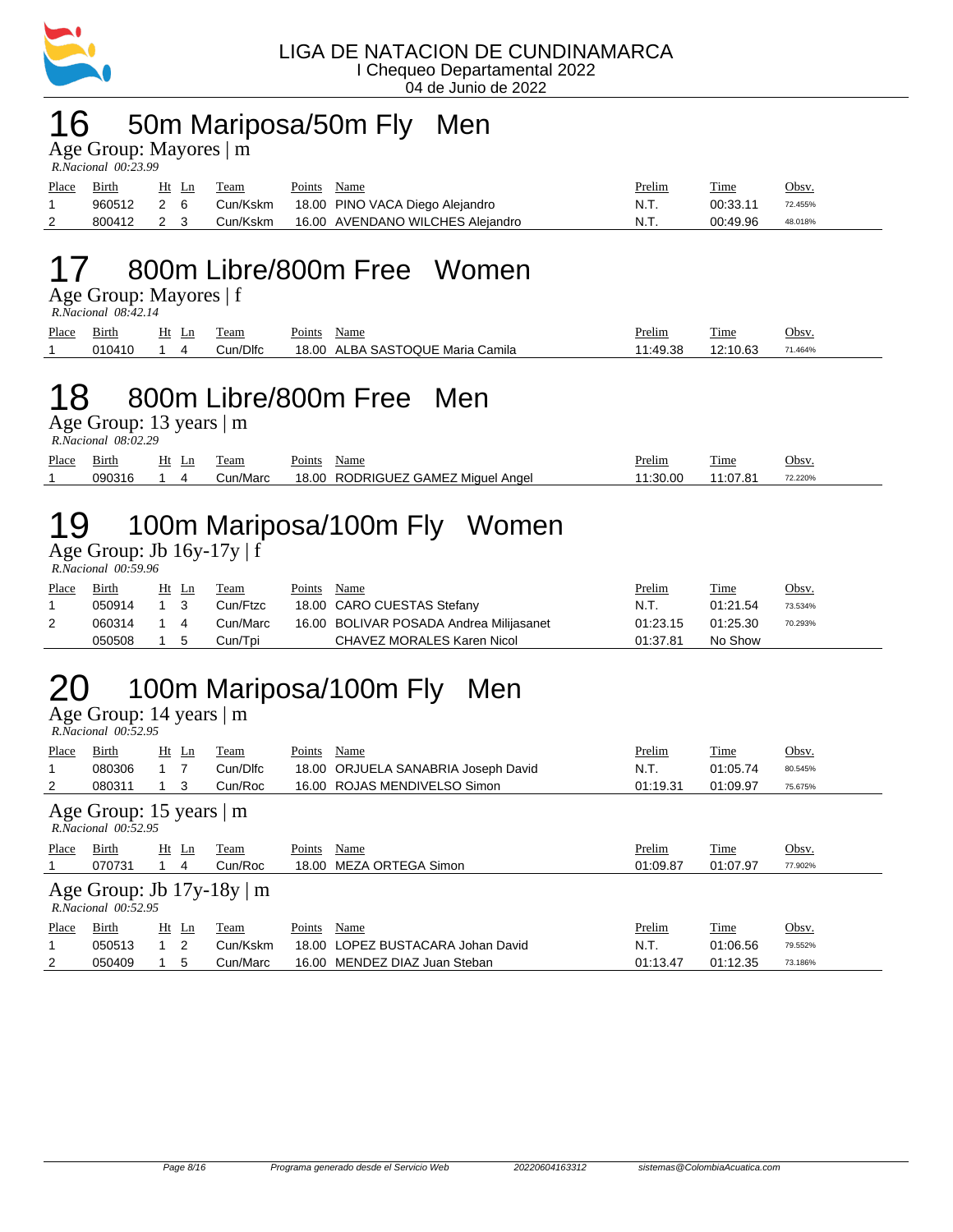

#### 20 100m Mariposa/100m Fly Men

Age Group: Mayores | m

| R.Nacional 00:52.95 |        |       |          |        |                                 |        |          |         |  |  |  |
|---------------------|--------|-------|----------|--------|---------------------------------|--------|----------|---------|--|--|--|
| Place               | Birth  | Ht Ln | Team     | Points | Name                            | Prelim | Time     | Obsv    |  |  |  |
|                     | 960512 |       | Cun/Kskm |        | 18.00 PINO VACA Diego Alejandro | - N.T. | 01:16.95 | 68.811% |  |  |  |

# 21 200m Espalda/200m Back Women

Age Group: 14 years | f

| $R. Nacional$ 02:13.64                              |              |         |                |          |        |                                    |          |          |         |  |  |
|-----------------------------------------------------|--------------|---------|----------------|----------|--------|------------------------------------|----------|----------|---------|--|--|
| Place                                               | <b>Birth</b> | $Ht$ Ln |                | Team     | Points | Name                               | Prelim   | Time     | Obsv.   |  |  |
|                                                     | 080111       |         | 5              | Cun/Olvc |        | 18.00 SANTAFE ARIAS Nury Alejandra | 03:00.02 | 03:01.18 | 73.761% |  |  |
| Age Group: 15 years $ f $<br>$R. Nacional$ 02:13.64 |              |         |                |          |        |                                    |          |          |         |  |  |
| Place                                               | Birth        | $Ht$ Ln |                | Team     | Points | Name                               | Prelim   | Time     | Obsv.   |  |  |
|                                                     | 070211       |         | 4              | Cun/Kskm |        | 18.00 CARRENO MARTINEZ Ana Maria   | 02:53.58 | 02:48.81 | 79.166% |  |  |
| Age Group: Mayores   f<br>$R. Nacional$ 02:13.64    |              |         |                |          |        |                                    |          |          |         |  |  |
| Place                                               | Birth        | Ht      | $\mathbf{L}$ n | Team     | Points | Name                               | Prelim   | Time     | Obsv.   |  |  |
|                                                     | 030326       |         | 3              | Cun/Tpi  | 18.00  | OSORIO HORMASA Camila Andrea       | N.T.     | 03:18.78 | 67.230% |  |  |

## 22 200m Espalda/200m Back Men

 $\overline{Age}$  Group: 14 years  $\overline{\phantom{a}}$  m  *R.Nacional 01:56.40* 

| Place                                                      | Birth        | $Ht$ Ln     |    | Team     | Points | Name                                     | Prelim   | Time     | Obsv.   |  |  |
|------------------------------------------------------------|--------------|-------------|----|----------|--------|------------------------------------------|----------|----------|---------|--|--|
| 1                                                          | 080504       | $1 \quad 3$ |    | Cun/Olyc |        | 18.00 PACHON VASQUEZ Julian Santiago     | 03:00.83 | 02:53.06 | 67.260% |  |  |
| 2                                                          | 080609       |             | -6 | Cun/Kskm |        | 16.00 HERNÁNDEZ RAMIREZ Samuel Alejandro | 03:01.39 | 02:58.56 | 65.188% |  |  |
| Age Group: Jb $17y-18y \mid m$<br>$R. Nacional$ $01:56.40$ |              |             |    |          |        |                                          |          |          |         |  |  |
| Place                                                      | Birth        | $Ht$ Ln     |    | Team     | Points | Name                                     | Prelim   | Time     | Obsv.   |  |  |
|                                                            | 050519       |             | -5 | Cun/Olvc |        | 18.00 RUEDA GARCÍA Tomas                 | 02:46.22 | 02:46.60 | 69.868% |  |  |
| Age Group: Mayores   m<br>$R. Nacional$ $01:56.40$         |              |             |    |          |        |                                          |          |          |         |  |  |
| Place                                                      | <b>Birth</b> | $Ht$ Ln     |    | Team     | Points | Name                                     | Prelim   | Time     | Obsv.   |  |  |
| 1                                                          | 000101       | $1\quad 2$  |    | Cun/Tpi  | 18.00  | DIAZ SIERRA Juan Camilo                  | N.T.     | 02:32.07 | 76.544% |  |  |
| $\overline{2}$                                             | 031106       |             | 4  | Cun/Olvc |        | 16.00 LAITON CABREJO AndrÉs Felipe       | 02:28.11 | 02:33.85 | 75.658% |  |  |

## 23 50m Pecho/50m Breast Women

| R.Nacional 00:32.19 |  |
|---------------------|--|

| Place                                            | Birth  | Ht    | <u>Ln</u> | <b>Team</b> | Points | Name                                 | Prelim   | Time     | Obsv.   |  |  |
|--------------------------------------------------|--------|-------|-----------|-------------|--------|--------------------------------------|----------|----------|---------|--|--|
|                                                  | 100513 |       |           | Cun/Olvc    |        | 18.00 VILLARRAGA URBINA Isabel Sofia | N.T.     | 00:48.43 | 66.467% |  |  |
| Age Group: 13 years $ f $<br>R.Nacional 00:32.19 |        |       |           |             |        |                                      |          |          |         |  |  |
| Place                                            | Birth  | Ht Ln |           | <b>Team</b> | Points | Name                                 | Prelim   | Time     | Obsv.   |  |  |
|                                                  | 090206 |       | 4         | Cun/Olyc    |        | 18.00 BURGOS RINCON Melany Sofia     | 00:47.87 | 00:45.89 | 70.146% |  |  |
| 2                                                | 090227 | 2     |           | Cun/Tpi     |        | 16.00 DUARTE SALCEDO María Alejandra | 00:47.64 | 00:46.56 | 69.137% |  |  |
| 3                                                | 090901 |       |           | Cun/Tpi     |        | 15.00 CASAS SANCHEZ Maria Jose       | N.T.     | 00:55.44 | 58.063% |  |  |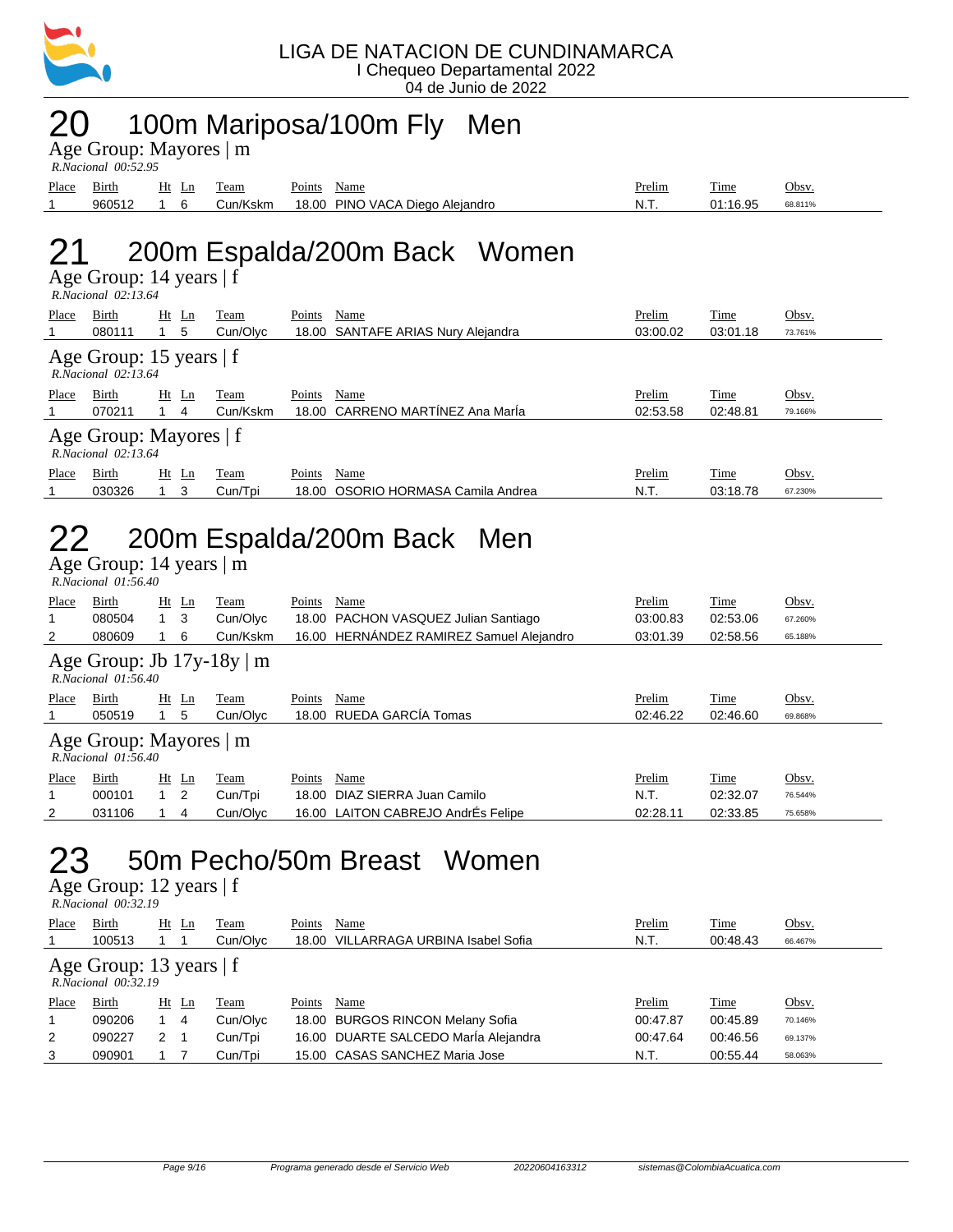

## 23 50m Pecho/50m Breast Women

Age Group: 14 years | f  *R.Nacional 00:32.19* 

| Place                                               | Birth                                                 | Ht             | Ln             | Team     | Points | Name                                     | Prelim   | <b>Time</b> | Obsv.   |  |  |
|-----------------------------------------------------|-------------------------------------------------------|----------------|----------------|----------|--------|------------------------------------------|----------|-------------|---------|--|--|
| 1                                                   | 080531                                                | $\overline{2}$ | $\overline{2}$ | Cun/Olyc | 18.00  | ROJAS PIZANO Sara Sofia                  | 00:46.44 | 00:43.91    | 73.309% |  |  |
| 2                                                   | 080611                                                | 2              | 6              | Cun/Kskm | 16.00  | MONSALVE CASAS Mariajose                 | 00:45.67 | 00:44.22    | 72.795% |  |  |
| 3                                                   | 080214                                                | 1              | 3              | Cun/Olyc | 15.00  | NAVARRETE VAQUERO Valeria                | 00:50.07 | 00:48.91    | 65.815% |  |  |
| 4                                                   | 080314                                                |                | 2              | Cun/Dlgc | 14.00  | OSPINA RUBIANO Isabella                  | N.T.     | 00:52.43    | 61.396% |  |  |
| Age Group: 15 years   f<br>$R. Nacional$ $00:32.19$ |                                                       |                |                |          |        |                                          |          |             |         |  |  |
| Place                                               | Birth                                                 |                | $Ht$ Ln        | Team     | Points | Name                                     | Prelim   | Time        | Obsv.   |  |  |
| 1                                                   | 070628                                                | $\mathbf{1}$   | 5              | Cun/Kskm | 18.00  | <b>IBANEZ ROJAS Stephany</b>             | 00:48.09 | 00:43.93    | 73.276% |  |  |
| 2                                                   | 070122                                                | 2              | 7              | Cun/Tpi  | 16.00  | <b>ESTUPINAN MARTINEZ Manuella</b>       | 00:46.70 | 00:49.79    | 64.652% |  |  |
| 3                                                   | 070603                                                |                | 6              | Cun/Vika | 15.00  | VALDES MALAMBO Sharik Naomi              | N.T.     | 00:56.12    | 57.359% |  |  |
|                                                     | Age Group: Jb $16y-17y \mid f$<br>R.Nacional 00:32.19 |                |                |          |        |                                          |          |             |         |  |  |
| Place                                               | Birth                                                 |                | $Ht$ Ln        | Team     | Points | Name                                     | Prelim   | Time        | Obsv.   |  |  |
|                                                     | 060113                                                | $\overline{2}$ | 4              | Cun/Digc |        | 18.00 LOPEZ VARGAS Luz Angela            | 00:41.35 | 00:40.04    | 80.395% |  |  |
| 2                                                   | 060817                                                | $2 \quad 8$    |                | Cun/Digc | 16.00  | <b>BOHORQUEZ SANCHEZ Paula Carolina</b>  | 00:47.80 | 00:47.51    | 67.754% |  |  |
|                                                     | Age Group: Mayores   f<br>$R. Nacional$ $00:32.19$    |                |                |          |        |                                          |          |             |         |  |  |
| Place                                               | Birth                                                 |                | $Ht$ Ln        | Team     | Points | Name                                     | Prelim   | Time        | Obsv.   |  |  |
|                                                     | 041012                                                | $\overline{2}$ | 5              | Cun/Kskm | 18.00  | POSADA SORIANO Laura Juliana             | 00:44.39 | 00:42.70    | 75.386% |  |  |
|                                                     | 010317                                                | 2              | 3              | Cun/Kskm |        | <b>BEJARANO PEREZ Stephany Geraldine</b> | 00:45.30 | No Show     |         |  |  |

## 50m Pecho/50m Breast Men

| $R. Nacional$ 00:27.32 |            |        |
|------------------------|------------|--------|
| Place Rirth            | Ht In Team | Points |

| Place                         | Birth               | $Ht$ Ln                   | Team     | Points | Name                                 | Prelim   | Time        | Obsv.   |  |  |  |
|-------------------------------|---------------------|---------------------------|----------|--------|--------------------------------------|----------|-------------|---------|--|--|--|
| 1                             | 090313              | $\mathbf{2}^{\circ}$<br>4 | Cun/Vika | 18.00  | FONTANILLA GARCIA Jeronimo           | 00:44.23 | 00:43.58    | 62.689% |  |  |  |
| 2                             | 090227              | 5<br>2                    | Cun/Digc |        | 16.00 MORA VELEZ Lenin Santiago      | 00:44.44 | 00:44.01    | 62.077% |  |  |  |
| 3                             | 090406              | 2<br>$\mathbf{2}^{\circ}$ | Cun/Tpi  |        | 15.00 ZULUAGA ALZATE Jorge Andres    | 00:45.92 | 00:44.17    | 61.852% |  |  |  |
| Age Group: 14 years   m       |                     |                           |          |        |                                      |          |             |         |  |  |  |
|                               | R.Nacional 00:27.32 |                           |          |        |                                      |          |             |         |  |  |  |
| Place                         | Birth               | $Ht$ Ln                   | Team     | Points | Name                                 | Prelim   | Time        | Obsv.   |  |  |  |
|                               | 081113              | 3<br>- 8                  | Cun/Olyc | 18.00  | LAITON CABREJO Santiago              | 00:42.05 | 00:38.28    | 71.369% |  |  |  |
| 2                             | 080902              | 2<br>-1                   | Cun/Digc |        | 16.00 FERNANDEZ MONTERO Owen Jampaul | 00:57.11 | 00:49.02    | 55.732% |  |  |  |
| 3                             | 080522              | 8                         | Cun/Vika |        | 15.00 IBARRA ROMERO Juan Pablo       | N.T.     | 00:54.06    | 50.536% |  |  |  |
| Age Group: 15 years $ m $     |                     |                           |          |        |                                      |          |             |         |  |  |  |
|                               | R.Nacional 00:27.32 |                           |          |        |                                      |          |             |         |  |  |  |
| <b>Place</b>                  | Birth               | $Ht$ Ln                   | Team     | Points | Name                                 | Prelim   | <b>Time</b> | Obsv.   |  |  |  |
|                               | 070911              | 2 <sub>3</sub>            | Cun/Vika | 18.00  | RODRIGUEZ RUIZ Carlos Arturo         | 00:45.30 | 00:42.04    | 64.986% |  |  |  |
| 2                             | 070523              | -1                        | Cun/Kskm |        | 16.00 AREVALO FIERRO Juan David      | N.T.     | 00:43.96    | 62.147% |  |  |  |
| 3                             | 070710              | $2\quad 6$                | Cun/Marc |        | 15.00 BUSTOS CAYCEDO Santiago        | 00:45.89 | 00:47.33    | 57.722% |  |  |  |
| Age Group: 16 years $\vert$ m |                     |                           |          |        |                                      |          |             |         |  |  |  |
|                               |                     |                           |          |        |                                      |          |             |         |  |  |  |
|                               | R.Nacional 00:27.32 |                           |          |        |                                      |          |             |         |  |  |  |
| Place                         | Birth               | $Ht$ Ln                   | Team     | Points | Name                                 | Prelim   | Time        | Obsv.   |  |  |  |

| 060708     |            | Cun/Kskm | 18.00 VALVUENA RAMIREZ Simon Ariel | - N.T. | 00:34.99             | 78.079% |
|------------|------------|----------|------------------------------------|--------|----------------------|---------|
| 060608     | $1\quad 2$ | Cun/Tpi  | 16.00 BAEZ CRUZ Juan Diego         | -N.T.  | 00:38.54             | 70.887% |
| 060928 3 1 |            | Cun/Vika | 15.00 CESPEDES LUGO Heryn Santiago |        | 00:39.64<br>00:41.85 | 68.920% |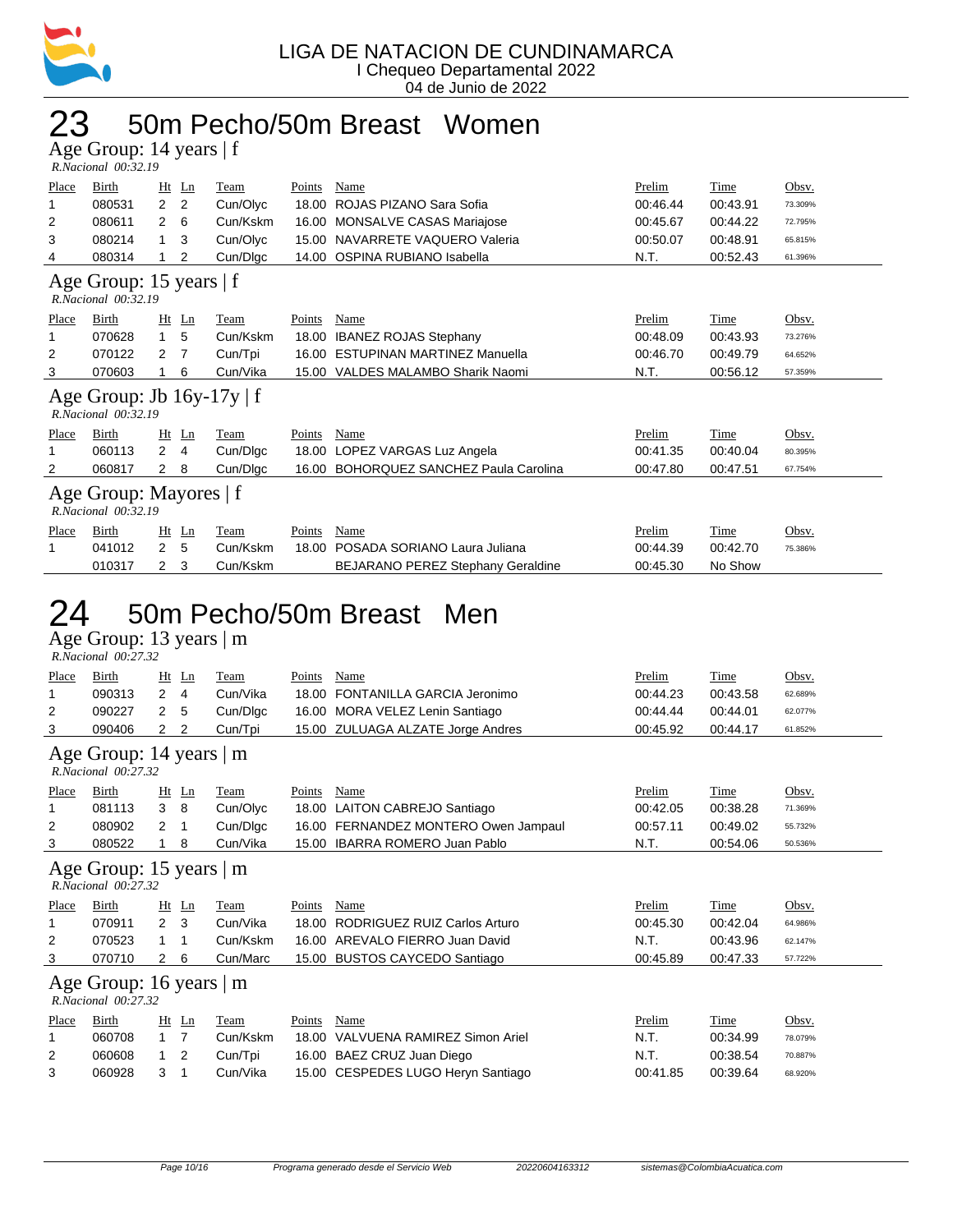

#### LIGA DE NATACION DE CUNDINAMARCA I Chequeo Departamental 2022

04 de Junio de 2022

|                                                       | Continuing Event: 24                          |    |    | 50m Pecho/50m Breast Age Group: 16 YEARS   M |               |                                    |          |             |         |  |  |
|-------------------------------------------------------|-----------------------------------------------|----|----|----------------------------------------------|---------------|------------------------------------|----------|-------------|---------|--|--|
| 4                                                     | 060628                                        | 2  |    | Cun/Vika                                     |               | 14.00 ALVAREZ ORTIZ Emanuel        | 00:52.90 | 00:56.45    | 48.397% |  |  |
| Age Group: Jb $17y-18y \mid m$<br>R.Nacional 00:27.32 |                                               |    |    |                                              |               |                                    |          |             |         |  |  |
| Place                                                 | Birth                                         | Ht | Ln | Team                                         | Points        | Name                               | Prelim   | Time        | Obsv.   |  |  |
|                                                       | 051217                                        | 1  | 6  | Cun/Marc                                     | 18.00         | <b>TOVAR PICO Samuel David</b>     | N.T.     | 00:32.70    | 83.547% |  |  |
| 2                                                     | 050313                                        | 3  | 5  | Cun/Marc                                     | 16.00         | <b>BOLIVAR MORENO Mateo</b>        | 00:34.59 | 00:34.61    | 78.937% |  |  |
| 3                                                     | 050409                                        | 3  | 6  | Cun/Marc                                     | 15.00         | MENDEZ DIAZ Juan Steban            | 00:39.75 | 00:38.22    | 71.481% |  |  |
| 4                                                     | 040519                                        | 3  | 2  | Cun/Kskm                                     | 14.00         | POSADA GARCÍA Cristian Camilo      | 00:39.85 | 00:38.47    | 71.016% |  |  |
| 5                                                     | 041227                                        |    | 3  | Cun/Kskm                                     | 13.00         | D ALEMAN YANES Alejandro           | N.T.     | 00:38.84    | 70.340% |  |  |
| 6                                                     | 050914                                        | 3  | 7  | Cun/Marc                                     | 12.00         | CAMPOS CAMACHO AndrÉs Fernando     | 00:41.70 | 00:41.50    | 65.831% |  |  |
|                                                       | 040531                                        |    | 5  | Cun/Vika                                     | 11.00         | VILLA GAMEZ Alan Santiago          | N.T.     | 01:00.89    | 44.868% |  |  |
|                                                       | Age Group: Mayores   m<br>R.Nacional 00:27.32 |    |    |                                              |               |                                    |          |             |         |  |  |
| Place                                                 | <b>Birth</b>                                  | Ht | Ln | <b>Team</b>                                  | <b>Points</b> | <b>Name</b>                        | Prelim   | <b>Time</b> | Obsv.   |  |  |
|                                                       | 031020                                        | 3  | 4  | Cun/Olyc                                     | 18.00         | ROJAS PIZANO Jose Luis             | 00:33.76 | 00:33.33    | 81.968% |  |  |
| 2                                                     | 031215                                        | 3  | 3  | Cun/Tpi                                      | 16.00         | DUARTE SALCEDO Sergio AndrEs       | 00:37.82 | 00:36.71    | 74.421% |  |  |
| 3                                                     | 950827                                        |    | 4  | Cun/Kskm                                     | 15.00         | <b>CARDENAS NIETO Harold Duvan</b> | N.T.     | 00:50.01    | 54.629% |  |  |
| 4                                                     | 800412                                        | 2  | 8  | Cun/Kskm                                     |               | 14.00 AVENDANO WILCHES Alejandro   | N.T.     | 00:57.35    | 47.637% |  |  |

## 25 200m Libre/200m Free Women

Age Group: 15 years | f

|       | R.Nacional 02:00.68                                                    |    |    |          |        |                                  |          |          |         |  |  |  |
|-------|------------------------------------------------------------------------|----|----|----------|--------|----------------------------------|----------|----------|---------|--|--|--|
| Place | Birth                                                                  | Ht | Ln | Team     | Points | Name                             | Prelim   | Time     | Obsv.   |  |  |  |
|       | 070609                                                                 |    | 5  | Cun/Marc |        | ACOSTA ELIZALDE Angela Manuela   | 03:00.45 | No Show  |         |  |  |  |
|       | Age Group: Jb $16y-17y \mid f$<br>$R. Nacional$ $02:00.68$             |    |    |          |        |                                  |          |          |         |  |  |  |
| Place | Prelim<br>Time<br>Obsv.<br>Name<br>Birth<br>Points<br>Team<br>Ht<br>Ln |    |    |          |        |                                  |          |          |         |  |  |  |
|       | 050425                                                                 |    | 4  | Cun/Marc |        | 18.00 VALENCIA CUELLAR Valentina | 02:55.59 | 02:50.96 | 70.590% |  |  |  |
|       |                                                                        |    |    |          |        |                                  |          |          |         |  |  |  |

#### 26 200m Libre/200m Free Men

Age Group: 15 years | m

| $R. Nacional$ $01:49.07$                                   |        |          |             |        |                                     |          |             |         |  |  |  |
|------------------------------------------------------------|--------|----------|-------------|--------|-------------------------------------|----------|-------------|---------|--|--|--|
| Place                                                      | Birth  | Ht<br>Ln | <u>Team</u> | Points | Name                                | Prelim   | <b>Time</b> | Obsv.   |  |  |  |
|                                                            | 070813 | 4        | Cun/Marc    |        | 18.00 GRACIA MORALES David Santiago | 02:23.61 | 02:23.02    | 76.262% |  |  |  |
| Age Group: Jb $17y-18y \mid m$<br>$R. Nacional$ $01:49.07$ |        |          |             |        |                                     |          |             |         |  |  |  |
| Place                                                      | Birth  | $Ht$ Ln  | Team        | Points | Name                                | Prelim   | Time        | Obsv.   |  |  |  |
|                                                            | 040126 | 1 3      | Cun/Roc     |        | 18.00 MANTILLA CHACON Juan Diego    | N.T.     | 02:11.84    | 82.729% |  |  |  |
| Age Group: Mayores   m<br>$R. Nacional$ $01:49.07$         |        |          |             |        |                                     |          |             |         |  |  |  |
| Place                                                      | Birth  | Ht Ln    | Team        | Points | Name                                | Prelim   | Time        | Obsv.   |  |  |  |
|                                                            | 600509 | 5        | Cun/Kskm    |        | VALENCIA SALAZAR Victor Hugo        | 03:31.66 | No Show     |         |  |  |  |

## 27 100m Espalda/100m Back Women

|       | R.Nacional 01:01.08 |       |          |                           |               |             |         |  |  |  |  |  |
|-------|---------------------|-------|----------|---------------------------|---------------|-------------|---------|--|--|--|--|--|
| Place | Birth               | Ht Ln | Team     | Points<br>Name            | <u>Prelim</u> | <b>Time</b> | Obsv.   |  |  |  |  |  |
|       | 100809              |       | Cun/Dlac | 18.00 GOMEZ LOPEZ Mariana | 01:50.84      | 01:46.04    | 57.601% |  |  |  |  |  |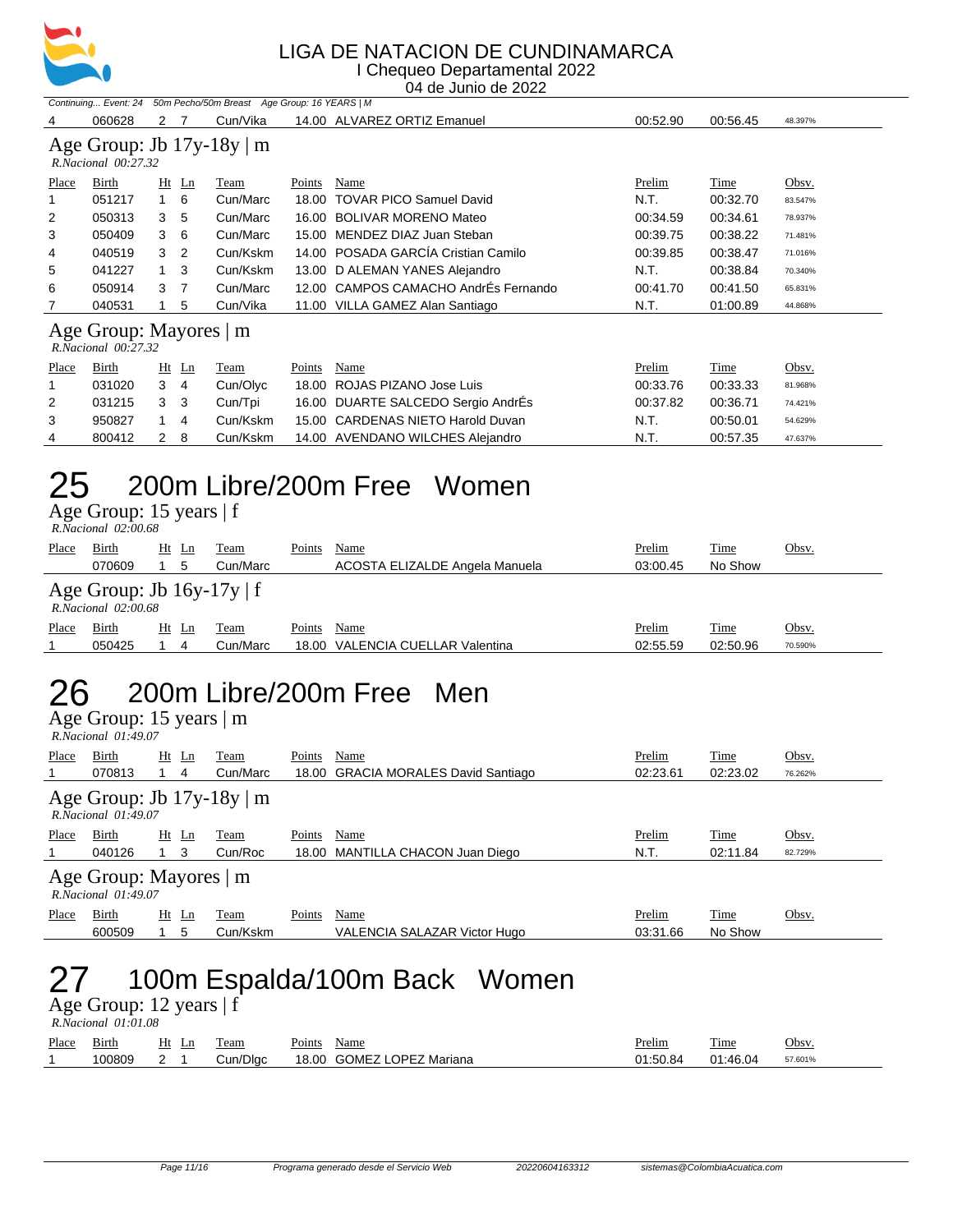

## 27 100m Espalda/100m Back Women

| Age Group: 13 years $ f $ |  |
|---------------------------|--|
| $R. Nacional$ $01:01.08$  |  |

| Place                                               | Birth                                                      | Ht             | Ln    | Team     | Points        | Name                                   | Prelim   | Time     | Obsv.   |  |  |  |
|-----------------------------------------------------|------------------------------------------------------------|----------------|-------|----------|---------------|----------------------------------------|----------|----------|---------|--|--|--|
|                                                     | 090227                                                     | 2              | 7     | Cun/Tpi  | 18.00         | DUARTE SALCEDO María Alejandra         | 01:32.99 | 01:35.40 | 64.025% |  |  |  |
| 2                                                   | 090429                                                     |                | 3     | Cun/Olyc |               | 16.00 ARCINIEGAS CASALLAS Danna Salome | N.T.     | 02:00.22 | 50.807% |  |  |  |
|                                                     | Age Group: 14 years   f<br>$R. Nacional$ $01:01.08$        |                |       |          |               |                                        |          |          |         |  |  |  |
| Place                                               | Birth                                                      |                | Ht Ln | Team     | Points        | Name                                   | Prelim   | Time     | Obsv.   |  |  |  |
|                                                     | 080111                                                     | $\overline{2}$ | 4     | Cun/Olyc | 18.00         | SANTAFE ARIAS Nury Alejandra           | 01:18.80 | 01:23.19 | 73.422% |  |  |  |
| 2                                                   | 081109                                                     |                | 5     | Cun/Kskm | 16.00         | MUÑOZ PARRA Valeria                    | N.T.     | 01:32.89 | 65.755% |  |  |  |
| Age Group: 15 years   f<br>$R. Nacional$ $01:01.08$ |                                                            |                |       |          |               |                                        |          |          |         |  |  |  |
| Place                                               | Birth                                                      | Ht             | Ln    | Team     | Points        | Name                                   | Prelim   | Time     | Obsv.   |  |  |  |
|                                                     | 070211                                                     | $\overline{2}$ | 5     | Cun/Kskm | 18.00         | CARRENO MARTÍNEZ Ana María             | 01:20.21 | 01:18.63 | 77.680% |  |  |  |
| 2                                                   | 070310                                                     | $\mathbf{2}$   | 3     | Cun/Marc |               | 16.00 ARRIERO ROA María Alexandra      | 01:22.37 | 01:21.69 | 74.770% |  |  |  |
|                                                     | Age Group: Jb $16y-17y \mid f$<br>$R. Nacional$ $01:01.08$ |                |       |          |               |                                        |          |          |         |  |  |  |
| <b>Place</b>                                        | Birth                                                      | Ht             | Ln    | Team     | <b>Points</b> | Name                                   | Prelim   | Time     | Obsv.   |  |  |  |
|                                                     | 060327                                                     | 2              | 6     | Cun/Olyc | 18.00         | PARRA ROJAS MarÍa Fernanda             | 01:25.96 | 01:24.76 | 72.062% |  |  |  |
| 2                                                   | 051002                                                     | 2              | 2     | Cun/Olyc |               | 16.00 TRIANA ALONSO Neidy Yojhana      | 01:27.94 | 01:29.74 | 68.063% |  |  |  |
|                                                     | Age Group: Mayores   f<br>$R. Nacional$ $01:01.08$         |                |       |          |               |                                        |          |          |         |  |  |  |
| Place                                               | Birth                                                      | Ht             | Ln    | Team     | Points        | Name                                   | Prelim   | Time     | Obsv.   |  |  |  |
|                                                     | 030326                                                     |                | 4     | Cun/Tpi  | 18.00         | OSORIO HORMASA Camila Andrea           | N.T.     | 01:28.75 | 68.823% |  |  |  |

#### 28 100m Espalda/100m Back Men

|                                                  | R.Nacional 00:54.88                            |                |             |        |                                          |          |          |          |  |  |  |  |
|--------------------------------------------------|------------------------------------------------|----------------|-------------|--------|------------------------------------------|----------|----------|----------|--|--|--|--|
| Place                                            | Birth                                          | $Ht$ Ln        | Team        | Points | Name                                     | Prelim   | Time     | Obsv.    |  |  |  |  |
|                                                  | 090911                                         | $1 \quad 7$    | Cun/Olyc    | 18.00  | <b>CORZO MORENO Andres David</b>         | N.T.     | 01:35.84 | 57.262%  |  |  |  |  |
| 2                                                | 090202                                         | 2              | Cun/Kskm    |        | 16.00 OROZCO MONTOYA Samuel Leonardo     | N.T.     | 01:41.47 | 54.085%  |  |  |  |  |
| Age Group: 14 years   m<br>R.Nacional 00:54.88   |                                                |                |             |        |                                          |          |          |          |  |  |  |  |
| Place                                            | Birth                                          | $Ht$ Ln        | Team        | Points | Name                                     | Prelim   | Time     | Obsv.    |  |  |  |  |
|                                                  | 080504                                         | 2 <sub>2</sub> | Cun/Olyc    | 18.00  | PACHON VASQUEZ Julian Santiago           | 01:18.90 | 01:20.73 | 67.980%  |  |  |  |  |
| 2                                                | 080609                                         | 4              | Cun/Kskm    |        | 16.00 HERNÁNDEZ RAMIREZ Samuel Alejandro | 01:23.93 | 01:21.00 | 67.753%  |  |  |  |  |
| Age Group: 15 years $ m $<br>R.Nacional 00:54.88 |                                                |                |             |        |                                          |          |          |          |  |  |  |  |
| <b>Place</b>                                     | Birth                                          | $Ht$ Ln        | <b>Team</b> | Points | Name                                     | Prelim   | Time     | Obsv.    |  |  |  |  |
|                                                  | 070731                                         | 1 6            | Cun/Roc     | 18.00  | MEZA ORTEGA Simon                        | N.T.     | 01:11.79 | 76.445%  |  |  |  |  |
| 2                                                | 070105                                         | 2<br>6         | Cun/Marc    |        | 16.00 SARMIENTO VALDERRAMA NicolAs       | 01:14.47 | 01:14.65 | 73.516%  |  |  |  |  |
|                                                  | Age Group: 16 years   m<br>R.Nacional 00:54.88 |                |             |        |                                          |          |          |          |  |  |  |  |
| Place                                            | Birth                                          | $Ht$ Ln        | Team        | Points | Name                                     | Prelim   | Time     | $Obsv$ . |  |  |  |  |
|                                                  | 060309                                         | 7<br>2         | Cun/Tpi     | 18.00  | ORDUNA ROJAS David Fernando              | 01:22.30 | 01:25.68 | 64.052%  |  |  |  |  |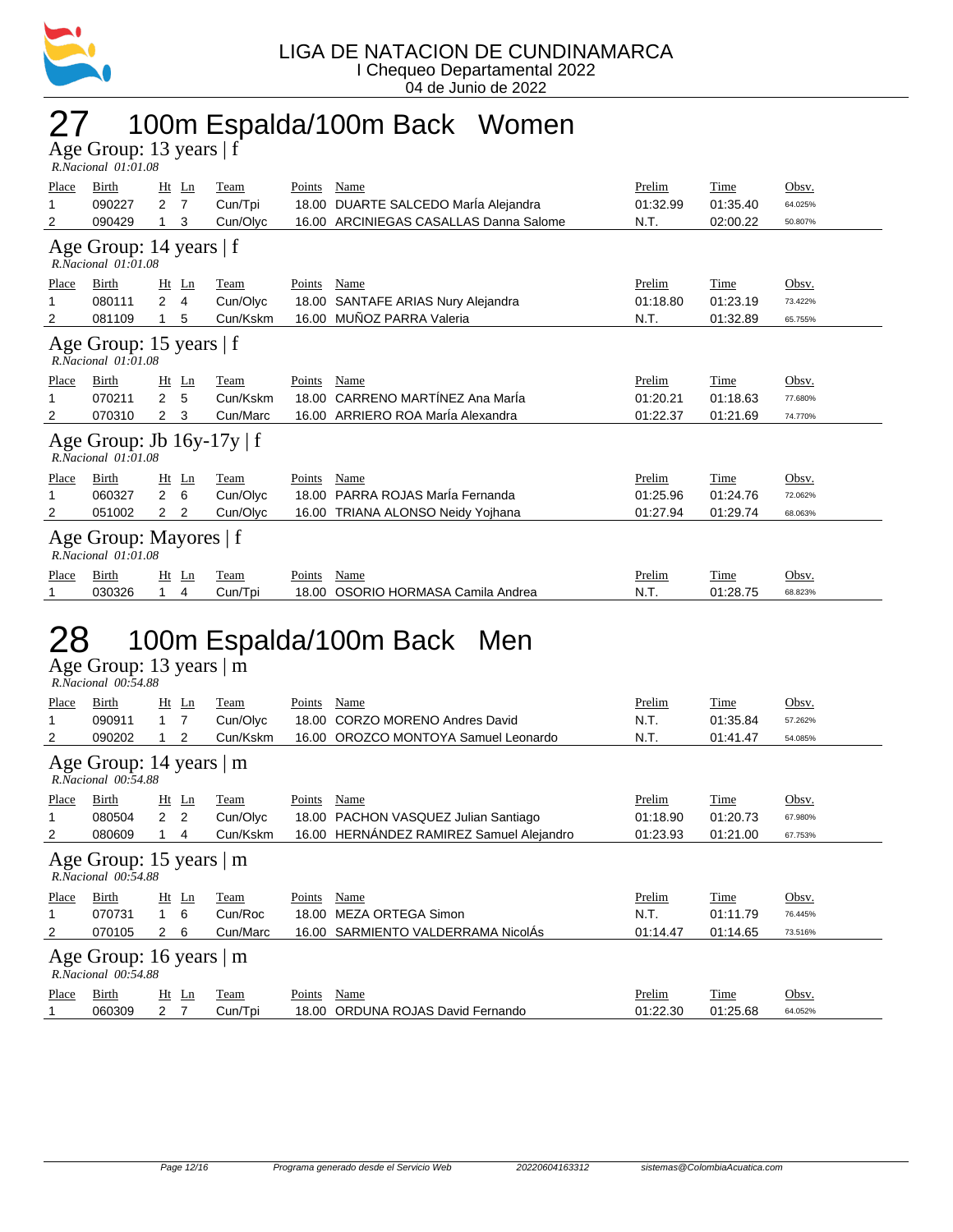

## 28 100m Espalda/100m Back Men

Age Group: Jb 17y-18y | m

| R.Nacional 00:54.88 |  |
|---------------------|--|

| Place          | <b>Birth</b> | $Ht$ Ln |     | Team     | Points | Name                                  | Prelim   | Time     | Obsv.   |
|----------------|--------------|---------|-----|----------|--------|---------------------------------------|----------|----------|---------|
|                | 040126       | 2       | -4  | Cun/Roc  |        | 18.00 MANTILLA CHACON Juan Diego      | 01:02.43 | 01:03.98 | 85.777% |
| 2              | 050519       | 2 3     |     | Cun/Olyc |        | 16.00 RUEDA GARCÍA Tomas              | 01:13.27 | 01:16.89 | 71.375% |
| 3              | 050815       | 2       | - 8 | Cun/Tpi  |        | 15.00 OSPINA MORENO Esteban           | 01:22.83 | 01:19.40 | 69.118% |
| $\overline{4}$ | 040418       |         | - 3 | Cun/Marc |        | 14.00 GARCÍA RODRIGUEZ Diego Fernando | N.T.     | 01:25.21 | 64.406% |
| 5              | 050824       |         |     | Cun/Kskm |        | 13.00 BUCHELLI REALPE Dylann Steven   | 01:22.51 | 01:26.53 | 63.423% |

#### Age Group: Mayores | m

 *R.Nacional 00:54.88* 

| Place | <b>Birth</b> | Ht Ln | Team     | Name<br>Points                     | <u>Prelim</u> | <b>Time</b> | Obsv.   |
|-------|--------------|-------|----------|------------------------------------|---------------|-------------|---------|
|       | 031106 2 5   |       | Cun/Olvc | 18.00 LAITON CABREJO AndrÉs Felipe | 01:07.27      | 01:08.26    | 80.398% |
|       | 000101       | 1 5   | Cun/Tpi  | 16.00 DIAZ SIERRA Juan Camilo      | N.T.          | 01:09.02    | 79.513% |

#### 29 100m Pecho/100m Breast Women

Age Group: 12 years | f

|                                                       | $R. Nacional$ $01:10.07$ |            |       |          |        |                                |          |          |         |  |  |  |  |
|-------------------------------------------------------|--------------------------|------------|-------|----------|--------|--------------------------------|----------|----------|---------|--|--|--|--|
| Place                                                 | Birth                    | Ht         | Ln    | Team     | Points | Name                           | Prelim   | Time     | Obsv.   |  |  |  |  |
|                                                       | 100513                   | $1\quad 2$ |       | Cun/Olyc | 18.00  | VILLARRAGA URBINA Isabel Sofia | N.T.     | 01:46.31 | 65.911% |  |  |  |  |
| 2                                                     | 100809                   |            | 3     | Cun/Dlac |        | 16.00 GOMEZ LOPEZ Mariana      | 01:45.28 | 01:48.15 | 64.790% |  |  |  |  |
| Age Group: 14 years $ f $<br>$R. Nacional$ $01:10.07$ |                          |            |       |          |        |                                |          |          |         |  |  |  |  |
| Place                                                 | Birth                    |            | Ht Ln | Team     | Points | Name                           | Prelim   | Time     | Obsv.   |  |  |  |  |
|                                                       | 080611                   |            | 4     | Cun/Kskm |        | 18.00 MONSALVE CASAS Mariajose | 01:38.56 | 01:34.65 | 74.031% |  |  |  |  |
| $\overline{2}$                                        | 080531                   |            | 5     | Cun/Olvc |        | 16.00 ROJAS PIZANO Sara Sofia  | 01:44.26 | 01:37.01 | 72.230% |  |  |  |  |
| Age Group: Jb $16y-17y \mid f$<br>R.Nacional 01:10.07 |                          |            |       |          |        |                                |          |          |         |  |  |  |  |
|                                                       |                          |            |       |          |        |                                |          |          |         |  |  |  |  |

## 060817 1 6 Cun/Dlgc 18.00 BOHORQUEZ SANCHEZ Paula Carolina 01:47.05 01:44.61 66.982%

#### 30 100m Pecho/100m Breast Men

| Age Group: 13 years $ m$<br>R.Nacional 00:59.93 |                                                      |                |         |          |        |                                      |          |          |         |  |  |  |
|-------------------------------------------------|------------------------------------------------------|----------------|---------|----------|--------|--------------------------------------|----------|----------|---------|--|--|--|
| Place                                           | Birth                                                |                | $Ht$ Ln | Team     | Points | Name                                 | Prelim   | Time     | Obsv.   |  |  |  |
|                                                 | 090227                                               | $2 \quad 1$    |         | Cun/Dlgc |        | 18.00 MORA VELEZ Lenin Santiago      | 01:46.50 | 01:37.01 | 61.777% |  |  |  |
| Age Group: 14 years   m<br>R.Nacional 00:59.93  |                                                      |                |         |          |        |                                      |          |          |         |  |  |  |
| Place                                           | Birth                                                | $Ht$ Ln        |         | Team     | Points | Name                                 | Prelim   | Time     | Obsv.   |  |  |  |
|                                                 | 081113                                               | 2 <sub>2</sub> |         | Cun/Olyc |        | 18.00 LAITON CABREJO Santiago        | 01:35.14 | 01:31.25 | 65.677% |  |  |  |
| 2                                               | 080902                                               |                | 6       | Cun/Dlgc |        | 16.00 FERNANDEZ MONTERO Owen Jampaul | N.T.     | 01:52.04 | 53.490% |  |  |  |
|                                                 | Age Group: 15 years $\vert$ m<br>R.Nacional 00:59.93 |                |         |          |        |                                      |          |          |         |  |  |  |
| Place                                           | Birth                                                |                | Ht Ln   | Team     | Points | Name                                 | Prelim   | Time     | Obsv.   |  |  |  |
|                                                 | 070227                                               | 2              | -8      | Cun/Vika |        | 18.00 FIGUEREDO CASTRO Juan David    | 01:46.94 | 01:48.07 | 55.455% |  |  |  |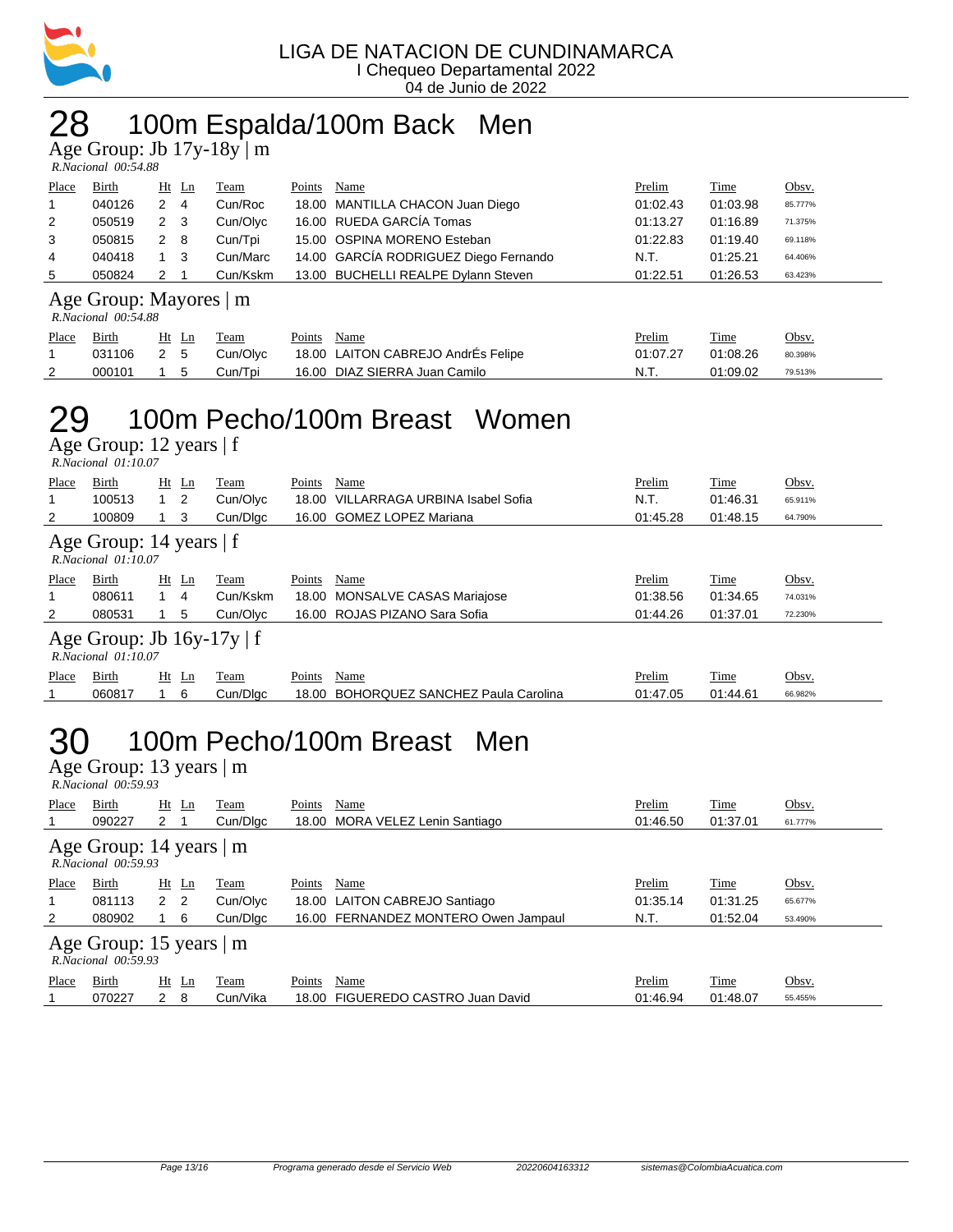

#### 30 100m Pecho/100m Breast Men

Age Group: 16 years | m

| - -                 |  |
|---------------------|--|
| R.Nacional 00:59.93 |  |

| Place                                                      | Birth                                              | Ht Ln       | Team     | Points | Name                              | Prelim   | Time     | Obsv.   |  |  |  |
|------------------------------------------------------------|----------------------------------------------------|-------------|----------|--------|-----------------------------------|----------|----------|---------|--|--|--|
|                                                            | 060708                                             | 3           | Cun/Kskm | 18.00  | VALVUENA RAMIREZ Simon Ariel      | N.T.     | 01:22.61 | 72.546% |  |  |  |
| 2                                                          | 060608                                             | 5           | Cun/Tpi  |        | 16.00 BAEZ CRUZ Juan Diego        | N.T.     | 01:31.13 | 65.763% |  |  |  |
| 3                                                          | 060309                                             | 2 7         | Cun/Tpi  |        | 15.00 ORDUNA ROJAS David Fernando | 01:39.34 | 01:37.36 | 61.555% |  |  |  |
| Age Group: Jb $17y-18y \mid m$<br>$R. Nacional$ $00:59.93$ |                                                    |             |          |        |                                   |          |          |         |  |  |  |
| Place                                                      | Birth                                              | Ht Ln       | Team     | Points | Name                              | Prelim   | Time     | Obsv.   |  |  |  |
|                                                            |                                                    |             |          |        |                                   |          |          |         |  |  |  |
|                                                            | 040206                                             | $2 \quad 4$ | Cun/Roc  |        | 18.00 DOMINGUEZ GALINDO NicolÁs   | 01:07.93 | 01:08.42 | 87.591% |  |  |  |
| 2                                                          | 050313                                             | $2 \quad 3$ | Cun/Marc |        | 16.00 BOLIVAR MORENO Mateo        | 01:17.15 | 01:16.22 | 78.628% |  |  |  |
|                                                            | Age Group: Mayores   m<br>$R. Nacional$ $00:59.93$ |             |          |        |                                   |          |          |         |  |  |  |

| 1 iacc | <b>DILUI</b> |     | 11t Lil | 1 Can    | г оннэ | 1 vanie                                    |          | <b>THILL</b> | $\overline{\mathsf{U}}$ |
|--------|--------------|-----|---------|----------|--------|--------------------------------------------|----------|--------------|-------------------------|
|        | 031020       | 2 5 |         | Cun/Olvc |        | 18.00 ROJAS PIZANO Jose Luis               | 01:14.48 | 01:14.12     | 80.855%                 |
|        | 031215 2 6   |     |         |          |        | Cun/Tpi 16.00 DUARTE SALCEDO Sergio AndrÉs | 01:25.41 | 01:26.71     | 69.115%                 |
|        | 950827       |     |         | Cun/Kskm |        | 15.00 CARDENAS NIETO Harold Duvan          | - N.T.   | 01:48.70     | 55.133%                 |

## 31 400m Libre/400m Free Women

Age Group: Mayores | f

| $R. Nacional$ 04:14.60 |            |  |       |          |             |                                   |  |        |         |       |  |
|------------------------|------------|--|-------|----------|-------------|-----------------------------------|--|--------|---------|-------|--|
| Place                  | Birth      |  | Ht Ln | Team     | Points Name |                                   |  | Prelim | Time    | Obsv. |  |
|                        | 010317 1 4 |  |       | Cun/Kskm |             | BEJARANO PEREZ Stephany Geraldine |  | N.T.   | No Show |       |  |

## 32 400m Libre/400m Free Men

Age Group: 13 years | m  *R.Nacional 03:51.38* 

| Place                                                      | Birth<br>090316 |              | $Ht$ Ln<br>2   | Team<br>Cun/Marc | Points<br>18.00 | Name<br>RODRIGUEZ GAMEZ Miguel Angel | Prelim<br>05:24.32 | Time<br>05:26.17 | Obsv.<br>70.938% |
|------------------------------------------------------------|-----------------|--------------|----------------|------------------|-----------------|--------------------------------------|--------------------|------------------|------------------|
| Age Group: 15 years $\vert$ m<br>$R. Nacional$ $03:51.38$  |                 |              |                |                  |                 |                                      |                    |                  |                  |
| Place                                                      | Birth           |              | $Ht$ Ln        | Team             | Points          | Name                                 | Prelim             | Time             | Obsv.            |
| 1                                                          | 070105          |              | $\overline{4}$ | Cun/Marc         | 18.00           | SARMIENTO VALDERRAMA NicolAs         | 04:53.60           | 04:56.66         | 77.995%          |
| 2                                                          | 070813          | $1 \quad 3$  |                | Cun/Marc         |                 | 16.00 GRACIA MORALES David Santiago  | 05:14.42           | 05:03.85         | 76.149%          |
| 3                                                          | 070131          | $\mathbf{1}$ | 5              | Cun/Dlfc         | 15.00           | RUIZ FERIA David Alberto             | 05:08.90           | 05:08.16         | 75.084%          |
| 4                                                          | 070829          |              |                | Cun/Marc         |                 | 14.00 COBA SANCHEZ Camilo Andres     | N.T.               | 05:12.35         | 74.077%          |
| Age Group: Jb $17y-18y \mid m$<br>$R. Nacional$ $03:51.38$ |                 |              |                |                  |                 |                                      |                    |                  |                  |
| Place                                                      | Birth           |              | $Ht$ Ln        | Team             | Points          | Name                                 | Prelim             | Time             | Obsv.            |
| 1                                                          | 050809          |              | 6              | Cun/Roc          | 18.00           | DAZA FORERO Juan Esteban             | 05:22.40           | 04:35.76         | 83.906%          |
| 2                                                          | 040206          |              |                | Cun/Roc          | 16.00           | DOMINGUEZ GALINDO NicolÁs            | N.T.               | 04:54.73         | 78.506%          |

33 50m Libre/50m Free Women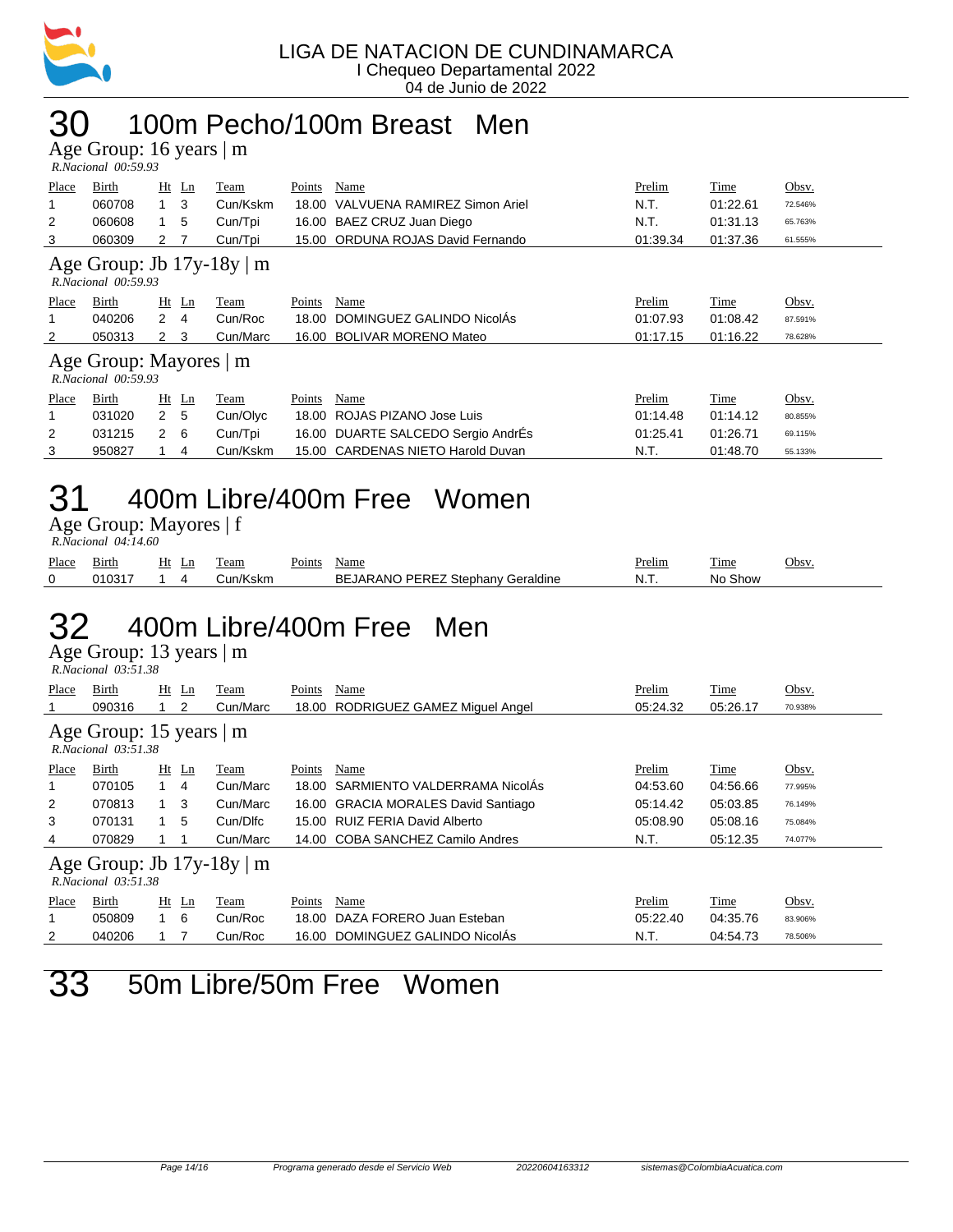

#### 33 50m Libre/50m Free Women

Age Group: 13 years | f  *R.Nacional 00:25.11* 

| Place<br>$\mathbf{1}$<br>$\overline{2}$<br>3        | Birth<br>090206<br>090901<br>090429                      | $\overline{2}$<br>$\mathbf{1}$<br>$\mathbf{1}$ | $Ht$ Ln<br>$\overline{4}$<br>$\overline{2}$<br>6 | Team<br>Cun/Olyc<br>Cun/Tpi<br>Cun/Olyc | <b>Points</b><br>16.00 | Name<br>18.00 BURGOS RINCON Melany Sofia<br><b>CASAS SANCHEZ Maria Jose</b><br>15.00 ARCINIEGAS CASALLAS Danna Salome | Prelim<br>00:34.73<br>N.T.<br>N.T. | Time<br>00:33.93<br>00:42.69<br>00:44.89 | Obsv.<br>74.005%<br>58.819%<br>55.937% |  |  |
|-----------------------------------------------------|----------------------------------------------------------|------------------------------------------------|--------------------------------------------------|-----------------------------------------|------------------------|-----------------------------------------------------------------------------------------------------------------------|------------------------------------|------------------------------------------|----------------------------------------|--|--|
| Age Group: 14 years   f<br>R.Nacional 00:25.11      |                                                          |                                                |                                                  |                                         |                        |                                                                                                                       |                                    |                                          |                                        |  |  |
| Place                                               | Birth                                                    |                                                | $Ht$ Ln                                          | Team                                    | Points                 | Name                                                                                                                  | Prelim                             | Time                                     | Obsv.                                  |  |  |
| $\mathbf{1}$                                        | 080214                                                   | $\overline{2}$                                 | 3                                                | Cun/Olyc                                | 18.00                  | NAVARRETE VAQUERO Valeria                                                                                             | 00:34.91                           | 00:35.09                                 | 71.559%                                |  |  |
| 2                                                   | 081109                                                   | 1                                              | 3                                                | Cun/Kskm                                | 16.00                  | MUÑOZ PARRA Valeria                                                                                                   | N.T.                               | 00:35.48                                 | 70.772%                                |  |  |
| 3                                                   | 080314                                                   | 1                                              | 5                                                | Cun/Dlgc                                | 15.00                  | OSPINA RUBIANO Isabella                                                                                               | N.T.                               | 00:38.71                                 | 64.867%                                |  |  |
| 4                                                   | 080221                                                   | 1                                              | 4                                                | Cun/Tpi                                 |                        | 14.00 QUINTERO APONTE Laura Valentina                                                                                 | N.T.                               | 00:40.73                                 | 61.650%                                |  |  |
| Age Group: 15 years   f<br>$R. Nacional$ $00:25.11$ |                                                          |                                                |                                                  |                                         |                        |                                                                                                                       |                                    |                                          |                                        |  |  |
| Place                                               | <b>Birth</b>                                             |                                                | $Ht$ Ln                                          | Team                                    | Points                 | Name                                                                                                                  | Prelim                             | Time                                     | Obsv.                                  |  |  |
| $\mathbf{1}$                                        | 070628                                                   | 3                                              | $\mathbf{1}$                                     | Cun/Kskm                                |                        | 18.00 IBANEZ ROJAS Stephany                                                                                           | 00:33.77                           | 00:32.21                                 | 77.957%                                |  |  |
| 2                                                   | 070310                                                   | 2                                              | $\mathbf{1}$                                     | Cun/Marc                                |                        | 16.00 ARRIERO ROA MarÍa Alexandra                                                                                     | N.T.                               | 00:32.50                                 | 77.262%                                |  |  |
| 3                                                   | 070122                                                   | 2                                              | $\overline{7}$                                   | Cun/Tpi                                 |                        | 15.00 ESTUPINAN MARTINEZ Manuella                                                                                     | N.T.                               | 00:35.31                                 | 71.113%                                |  |  |
| 4                                                   | 070603                                                   | 2                                              | 8                                                | Cun/Vika                                |                        | 14.00 VALDES MALAMBO Sharik Naomi                                                                                     | N.T.                               | 00:44.24                                 | 56.759%                                |  |  |
|                                                     | 070609                                                   | 3                                              | 8                                                | Cun/Marc                                |                        | ACOSTA ELIZALDE Angela Manuela                                                                                        | 00:34.53                           | No Show                                  |                                        |  |  |
|                                                     | Age Group: Jb $16y-17y \mid f$<br>$R. Nacional$ 00:25.11 |                                                |                                                  |                                         |                        |                                                                                                                       |                                    |                                          |                                        |  |  |
| Place                                               | Birth                                                    |                                                | Ht Ln                                            | Team                                    | Points                 | Name                                                                                                                  | Prelim                             | Time                                     | Obsv.                                  |  |  |
| $\mathbf{1}$                                        | 060113                                                   | 3                                              | $\overline{4}$                                   | Cun/Dlgc                                |                        | 18.00 LOPEZ VARGAS Luz Angela                                                                                         | 00:30.56                           | 00:30.75                                 | 81.659%                                |  |  |
| $\overline{2}$                                      | 060607                                                   | 3                                              | 6                                                | Cun/Marc                                |                        | 16.00 HIGGINS TRUJILLO Leidy Dayanna                                                                                  | 00:32.30                           | 00:30.88                                 | 81.315%                                |  |  |
| 3                                                   | 060327                                                   | 3                                              | 5                                                | Cun/Olyc                                |                        | 15.00 PARRA ROJAS MarÍa Fernanda                                                                                      | 00:30.97                           | 00:31.28                                 | 80.275%                                |  |  |
| 4                                                   | 050425                                                   | 3                                              | 3                                                | Cun/Marc                                |                        | 14.00 VALENCIA CUELLAR Valentina                                                                                      | 00:32.29                           | 00:31.90                                 | 78.715%                                |  |  |
| 5                                                   | 051002                                                   | 3                                              | $\overline{7}$                                   | Cun/Olyc                                |                        | 13.00 TRIANA ALONSO Neidy Yojhana                                                                                     | 00:33.24                           | 00:32.66                                 | 76.883%                                |  |  |
| 6                                                   | 050914                                                   | $\overline{2}$                                 | $\overline{2}$                                   | Cun/Ftzc                                |                        | 12.00 CARO CUESTAS Stefany                                                                                            | N.T.                               | 00:33.01                                 | 76.068%                                |  |  |
| 7                                                   | 060314                                                   | 3                                              | $\overline{2}$                                   | Cun/Marc                                |                        | 11.00 BOLIVAR POSADA Andrea Milijasanet                                                                               | 00:33.12                           | 00:33.92                                 | 74.027%                                |  |  |
| 8                                                   | 050508                                                   | $\overline{2}$                                 | 6                                                | Cun/Tpi                                 |                        | 10.00 CHAVEZ MORALES Karen Nicol                                                                                      | 00:41.32                           | 00:36.87                                 | 68.104%                                |  |  |
|                                                     | Age Group: Mayores   f<br>R.Nacional 00:25.11            |                                                |                                                  |                                         |                        |                                                                                                                       |                                    |                                          |                                        |  |  |
| <b>Place</b>                                        | <b>Birth</b>                                             |                                                | Ht Ln                                            | <b>Team</b>                             | Points                 | <b>Name</b>                                                                                                           | Prelim                             | Time                                     | Obsv.                                  |  |  |
| 1                                                   | 041012                                                   | $\overline{2}$                                 | 5                                                | Cun/Kskm                                | 18.00                  | POSADA SORIANO Laura Juliana                                                                                          | 00:34.85                           | 00:34.21                                 | 73.400%                                |  |  |
|                                                     |                                                          |                                                |                                                  |                                         |                        |                                                                                                                       |                                    |                                          |                                        |  |  |

#### 34 50m Libre/50m Free Men

Age Group: 13 years | m

 *R.Nacional 00:22.52* 

| Place | Birth  |   | Ht Ln | Team     | Points | Name                                 | Prelim   | Time     | Obsv.   |
|-------|--------|---|-------|----------|--------|--------------------------------------|----------|----------|---------|
|       | 090313 | 3 | 4     | Cun/Vika |        | 18.00 FONTANILLA GARCIA Jeronimo     | 00:30.18 | 00:30.24 | 74.471% |
| 2     | 090612 |   |       | Cun/Tpi  |        | 16.00 PINILLA TORRES Philip Santiago | N.T.     | 00:33.41 | 67.405% |
| 3     | 090911 |   | - 6   | Cun/Olyc |        | 15.00 CORZO MORENO Andres David      | N.T.     | 00:35.04 | 64.269% |
| 4     | 090406 |   | -5    | Cun/Tpi  |        | 14.00 ZULUAGA ALZATE Jorge Andres    | N.T.     | 00:35.54 | 63.365% |
| 5     | 090202 |   | 4     | Cun/Kskm |        | 13.00 OROZCO MONTOYA Samuel Leonardo | N.T.     | 00:40.57 | 55.509% |